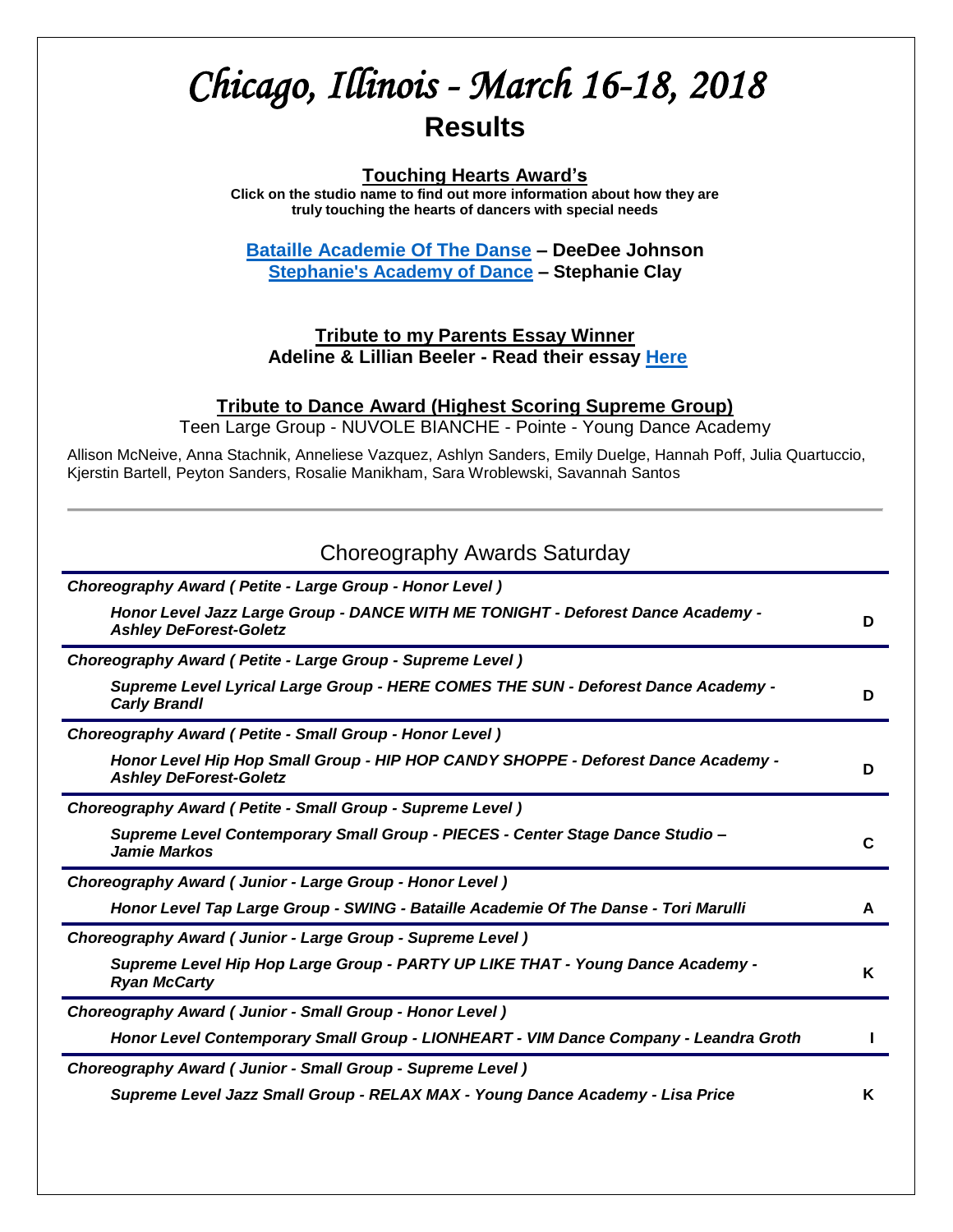| The Judges Choice Awards/Choreography Awards Sunday                                                   |   |
|-------------------------------------------------------------------------------------------------------|---|
| The Judges Choice Award (Junior - Production - Honor Level)                                           |   |
| Honor Level Production Production - DANCEFORMERS - Deforest Dance Academy - Carly Brandl              | D |
| Choreography Award (Teen - Large Group - Honor Level)                                                 |   |
| Honor Level Hip Hop Large Group - M.I.B - Forte Arts Center - Erin Strle                              | Е |
| The Judges Choice Award (Teen - Large Group - Supreme Level)                                          |   |
| Supreme Level Jazz Large Group - ALL SHE WANTS TO DO IS DANCE - Young Dance Academy -<br>Jenna Engen  | K |
| Choreography Award (Teen - Large Group - Supreme Level)                                               |   |
| Supreme Level Lyrical Large Group - SURPRISE YOURSELF - Young Dance Academy - Lisa Price              | ĸ |
| Choreography Award (Teen - Small Group - Honor Level)                                                 |   |
| Honor Level Contemporary Small Group - MIRRORS - Center Stage Dance Studio -<br><b>Megan Johnston</b> | C |
| Choreography Award (Teen - Small Group - Supreme Level)                                               |   |
| Supreme Level Contemporary Small Group - EVENTIDE - Young Dance Academy - Tara lacobucci              | ĸ |
| Choreography Award (Senior - Large Group - Supreme Level)                                             |   |
| Supreme Level Tap Large Group - AT YOUR SERVICE - Deforest Dance Academy -<br>Donna Johnson           | D |
| <b>Choreography Award (Senior - Small Group - Honor Level)</b>                                        |   |
| Honor Level Jazz Small Group - BAILAR - Stephanie's Academy of Dance - Joe Musiel                     | н |
| Choreography Award (Senior - Small Group - Supreme Level)                                             |   |
| Supreme Level Tap Small Group - SOUTHERN NIGHTS - Young Dance Academy - Nick Young                    | K |

# *Friday, March 16, 2018*

# **Teen Solo Honor Level**

**1st Place - Kimberly Mondragon - Tap - Deforest Dance Academy**

**2nd Place - Sydney Gorak - Tap - Forte Arts Center**

**3rd Place - Emily Sterrett - Lyrical - Bataille Academie Of The Danse**

**4th Place - Breckyn Bussey - Open - Fusion Center for Dance**

**5th Place - Ava Parks - Musical Theater - Your Performing Arts Center**

**6th Place - Rachel Dunne - Tap - Forte Arts Center**

**7th Place - Chloe Lowry - Jazz - Forte Arts Center**

**8th Place - Gracie Nelson - Jazz - Forte Arts Center**

**9th Place - Libby Shannon - Pointe - Bataille Academie Of The Danse**

**10th Place - McKenna Juda - Lyrical - Deforest Dance Academy**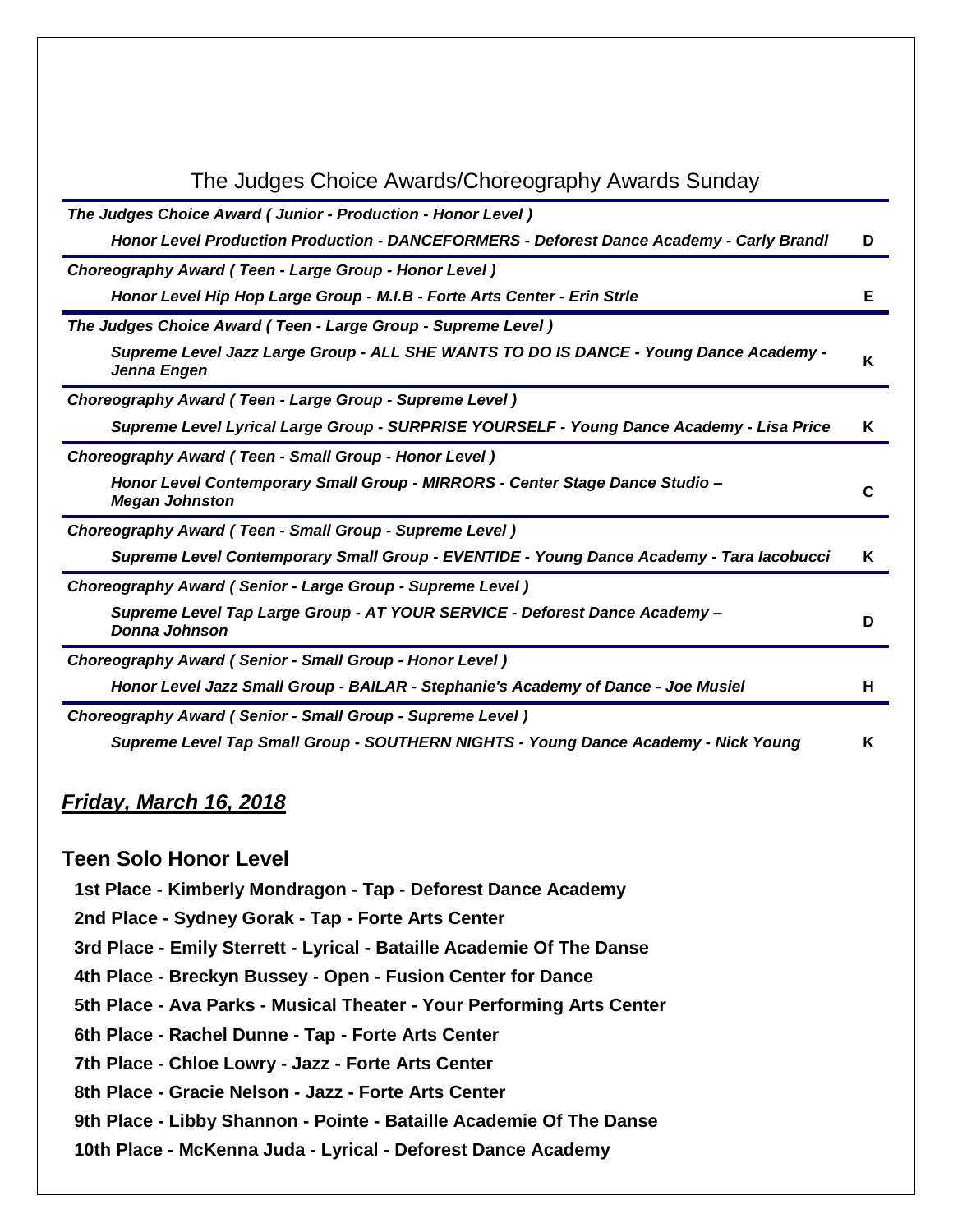# **Teen Solo Supreme Level**

**1st Place - Savannah Santos - Contemporary - Young Dance Academy 2nd Place - Scarlett Nash - Contemporary - Your Performing Arts Center 3rd Place - Rylie Waldoch - Contemporary - Young Dance Academy 4th Place - Kjerstin Bartell - Contemporary - Young Dance Academy 5th Place - Maddie Nemeth - Contemporary - Deforest Dance Academy 6th Place - Keira Gestel - Contemporary - Forte Arts Center 7th Place - Rachel Lechelt - Contemporary - Forte Arts Center 8th Place - Emma Rutherford - Lyrical - Deforest Dance Academy 9th Place - Julia Quartuccio - Tap - Young Dance Academy 10th Place - Samantha Woitel - Jazz - Deforest Dance Academy**

# **Honor Level Special Awards**

**Miss Tribute 2nd Runner Up (Teen) Chloe Lowry - Forte Arts Center Miss Tribute 1st Runner Up (Teen) Grace Larsen - Fusion Center for Dance Miss Tribute Winner (Teen) Rachel Dunne - Forte Arts Center Costume 2nd Runner Up (Teen) Ava Thon - Deforest Dance Academy Costume 1st Runner Up (Teen) Grace Larsen - Fusion Center for Dance Costume Winner (Teen) McKenna Juda - Deforest Dance Academy Supreme Level Special Awards Miss Tribute 2nd Runner Up (Teen) Tori Ericksen - Deforest Dance Academy Miss Tribute 1st Runner Up (Teen) Samantha Woitel - Deforest Dance Academy Miss Tribute Winner (Teen) Savannah Santos - Young Dance Academy Costume 2nd Runner Up (Teen) Olivia Wiley - Your Performing Arts Center Costume 1st Runner Up (Teen) Emma Rutherford - Deforest Dance Academy**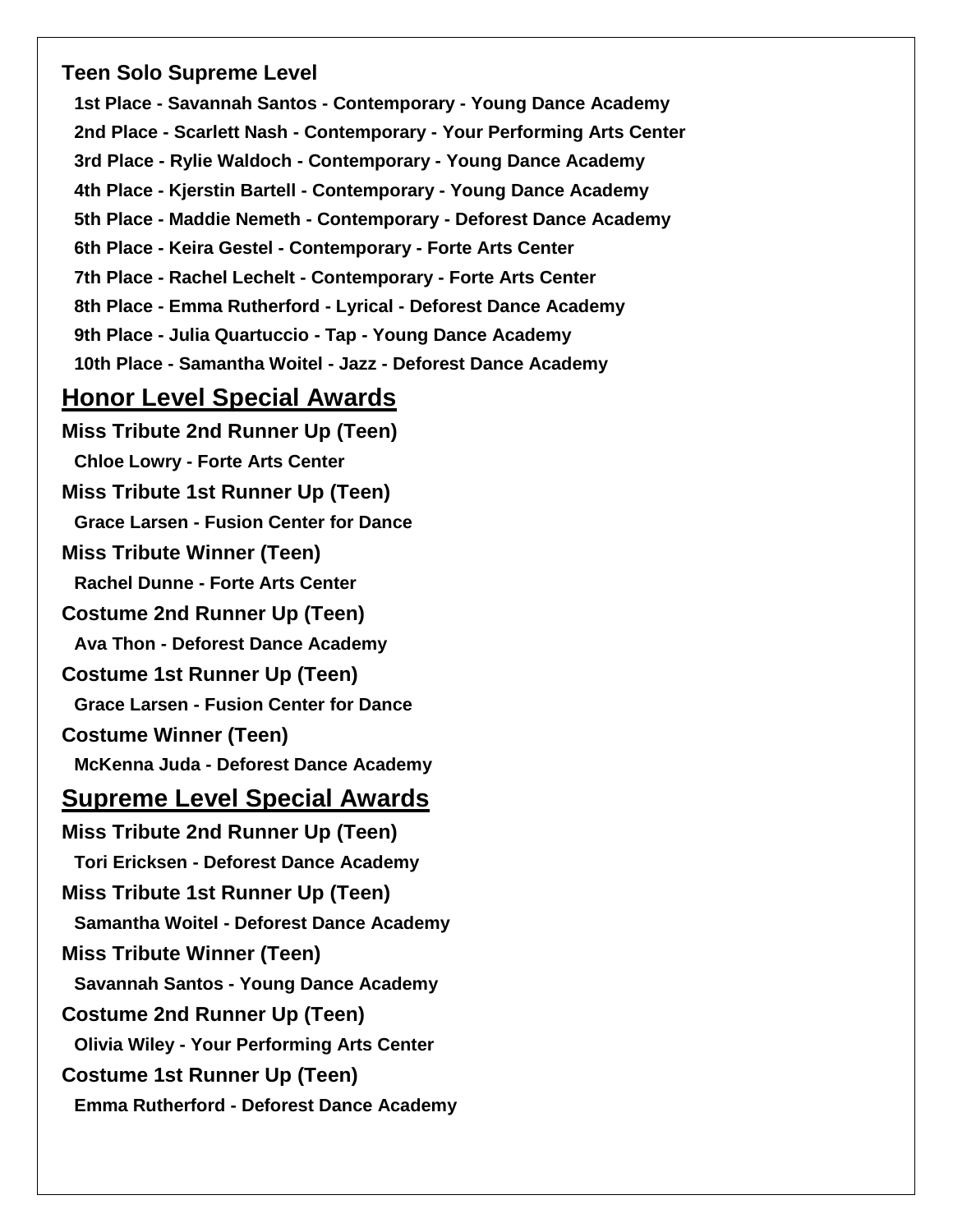# **Costume Winner (Teen) Peyton Sanders - Young Dance Academy Teen Duet/Trios Honor Level 1st Place - CANDYMAN - Tap - Deforest Dance Academy** Audrey Radke, Eva Marie Wojcik **2nd Place - LITTLE PARTY - Jazz - Bataille Academie Of The Danse** Francesca Werner, Natalie Stratton, Sydney Barcroft **3rd Place - ANCHOR - Lyrical - Forte Arts Center** Mira Marchio, Rachel Dunne **4th Place - DECEMBER - Lyrical - Deforest Dance Academy** Alana Thon, McKenna Juda **5th Place - STEPSISTER'S LAMENT - Musical Theater - Forte Arts Center** Chloe Lowry, Sydney Morin **6th Place - PIZAZZ - Tap - Buffalo Grove Studio of Dance** Haley Brown, Molly Abrams, Sophia Lagattolla **7th Place - STRONGEST SUIT - Musical Theater - Buffalo Grove Studio of Dance** Gabby Ney, Molly Abrams, Sophia Lagattolla **8th Place - STRONGER TOGETHER - Jazz - Buffalo Grove Studio of Dance** Francesca Ryan, Kayla Reptak **9th Place - FEELING ALIVE - Tap - Buffalo Grove Studio of Dance** Ava VanLue, Katie Comrov, Kayla Reptak **Teen Duet/Trios Supreme Level 1st Place - LEAN ON ME - Contemporary - Deforest Dance Academy** Haley Jane Rovansek, Maddie Nemeth **2nd Place - AIN'T MISBEHAVIN - Tap - Deforest Dance Academy** Braden Bibel, Zayvion Rubio **3rd Place - TRANSFORMATIONS - Contemporary - Center Stage Dance Studio** Avery White, Ellah Bliler **4th Place - COUNT ON ME - Tap - Deforest Dance Academy** Kaitlin Valdick, Matthew Valdick **5th Place - BILLIE JEAN - Tap - Forte Arts Center** Cheyenne Bishop, Willow Bishop **6th Place - I'M YOURS - Tap - Deforest Dance Academy** Allison Waski, Lucas Tolman **7th Place - PRAYING - Lyrical - Deforest Dance Academy** Ava Batz, Samantha Woitel **8th Place - BEST FRIENDS - Tap - Deforest Dance Academy** Ava Meurer, Kelsey Wojtalewicz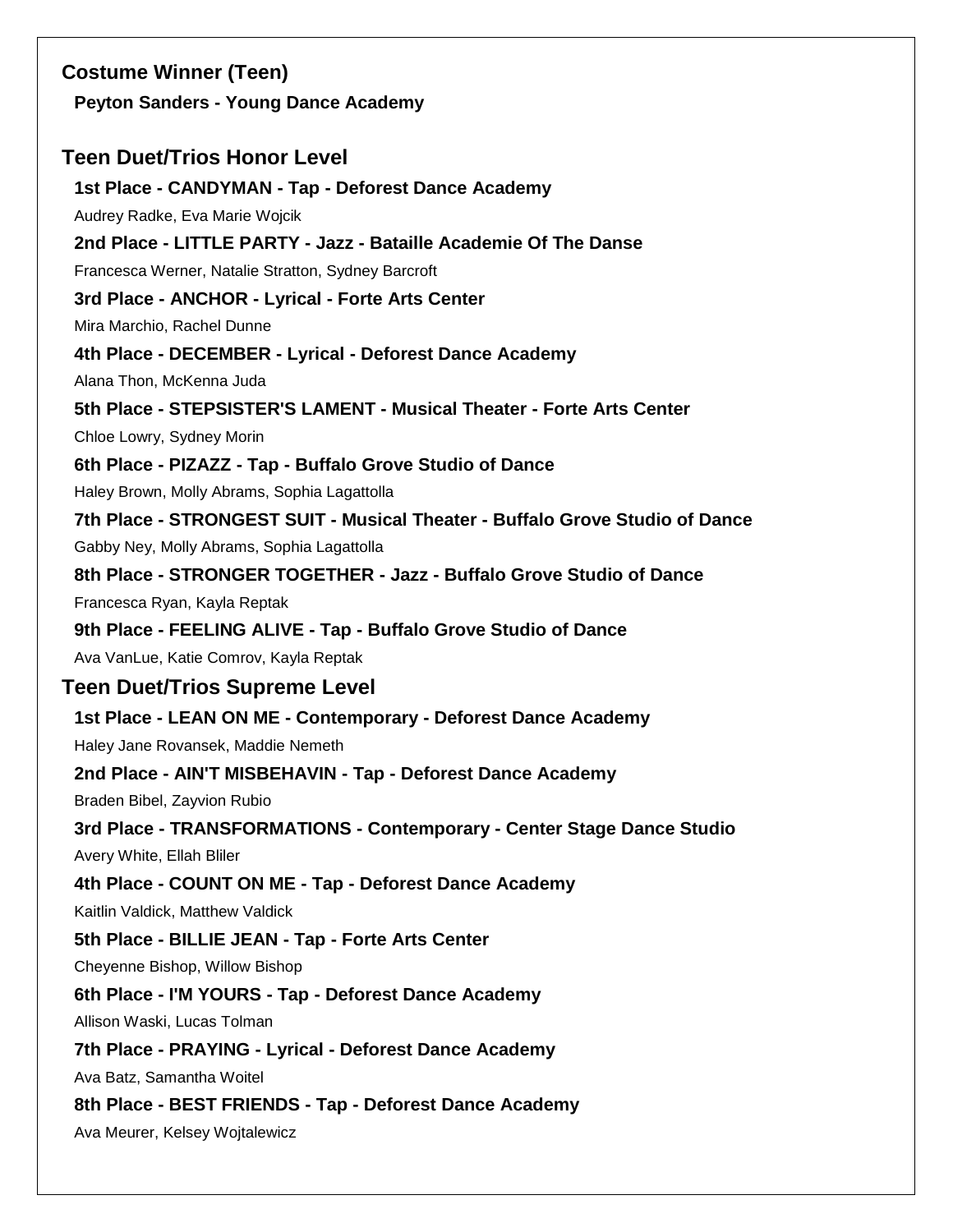### **9th Place - THE WHEEL - Contemporary - Center Stage Dance Studio**

Amina DuBois, Makayla LaGro

**10th Place - BIRD - Lyrical - Forte Arts Center**

Abigail Powers, Morgan Powers

### **Senior Duet/Trios Honor Level**

**1st Place - YOU AND ME BUT MOSTLY ME - Musical Theater - Fusion Center for Dance** Alyssa Swanson, Kate Miller

**2nd Place - BUDAPEST - Tap - Deforest Dance Academy**

Carolyne Abel, Genny DeBeau

**3rd Place - WHITE WINTER HYMNAL - Tap - Stephanie's Academy of Dance** Aubrey Stevens, Julia Rhoden, Marielle Aromin

**4th Place - I CAN'T DO IT ALONE - Musical Theater - Forte Arts Center**

Jenna Olson, Jillian Olson

### **Senior Duet/Trios Supreme Level**

**1st Place - ALREADY GONE - Contemporary - Your Performing Arts Center**

Alyssa Bulin, Scarlett Nash

**2nd Place - KNOW ME WELL - Contemporary - Forte Arts Center**

Gianna Scorzo, Maddie Olson

**3rd Place - 7TH FROM THE SUN - Contemporary - Center Stage Dance Studio** Brooke Goodale, Ellah Bliler, Makayla LaGro

**4th Place - PLAY THAT SAX - Jazz - Fusion Center for Dance**

Caroline McLoughlin, Jordan Moyer, Meredith Gacek

**5th Place - THAW - Contemporary - Center Stage Dance Studio**

Ellah Bliler, Makayla LaGro

**6th Place - DREAMING - Lyrical - Fusion Center for Dance**

Caroline McLoughlin, Jordan Moyer

**7th Place - TWO EVILS - Contemporary - VIM Dance Company**

Grace Corneliusen, Kylie Rolfe

### **8th Place - IN THE FIRE - Contemporary - Fusion Center for Dance**

Alyssa Swanson, Kate Miller, Mikaela Lies

**9th Place - LOVE ME FOREVER - Jazz - Fusion Center for Dance**

Leah Terry, Mikaela Lies

### **10th Place - TWO LADIES - Musical Theater - Center Stage Dance Studio**

Elayna Hagen, Malia Hoag, Riley McClain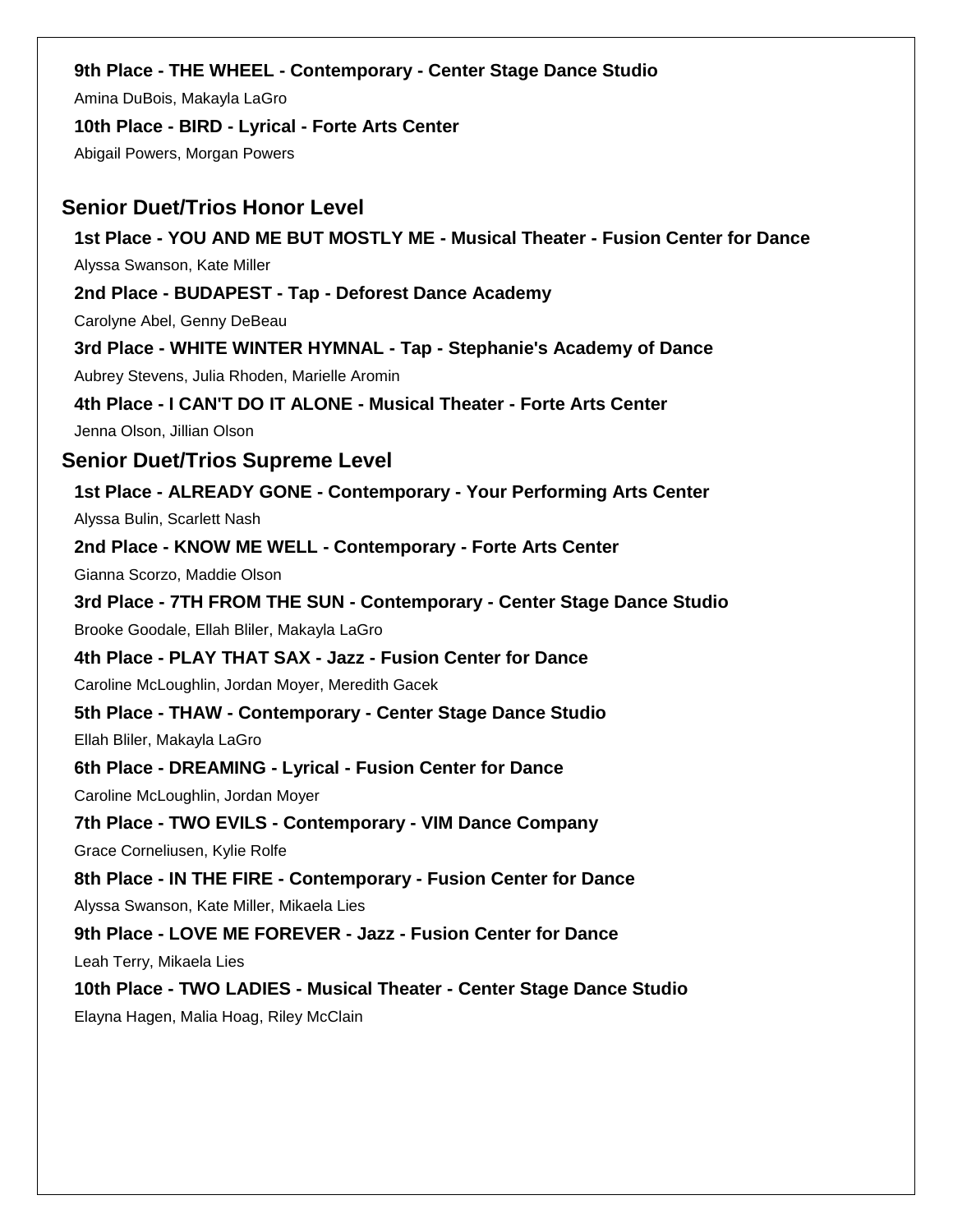# *Saturday, March 17, 2018*

# **Petite Duet/Trios Honor Level**

**1st Place - FRIENDS TO THE END - Tap - Buffalo Grove Studio of Dance** Allie Reid, Molly Fitzsimmons **2nd Place - SHAKE YOUR GROOVE THING - Jazz - VIM Dance Company** Harper Bennet, Natalie Poss, Riley Conroy **3rd Place - SHAKE YOUR GROOVE THING - Jazz - Your Performing Arts Center** Brooke Janosek, Kailey Baughman **4th Place - GIRL POWER - Jazz - Buffalo Grove Studio of Dance** Annika Sarma, Jordyn Sievert, Riley Anderson **5th Place - RHYTHM OF THE NIGHT - Jazz - Buffalo Grove Studio of Dance** Maya Morris, Sydney Entin **6th Place - BIBBITY-BOBBITY- BOO - Open - Fusion Center for Dance** Annabella Naka, Kate Loy **7th Place - HEAVEN HOP - Tap - Your Performing Arts Center** Aubrey Larson, Brinlee Weber **Petite Duet/Trios Supreme Level 1st Place - RIDE - Jazz - VIM Dance Company** Bella Conroy, Michelle Dominguez **2nd Place - LITTLE BIRD - Contemporary - Center Stage Dance Studio** Bella Ovenshire, Evelyn Rose, Polly Loppnow **3rd Place - CHOO CHOO CHA BOOGIE - Tap - Fusion Center for Dance** Aubrielle Floyd, Kate Mosher, Kaylin Hauch **4th Place - GOODY GOODY - Tap - Deforest Dance Academy** Anabella Moratti, Kayla Winters **5th Place - THE FAME - Jazz - Buffalo Grove Studio of Dance** Kaili Stanczak, Olivia Lambert **6th Place - WEIRD PEOPLE - Jazz - Fusion Center for Dance** Aubrielle Floyd, Kate Mosher

# **Petite Small Group/Small Group Extended Honor Level**

### **1st Place - MERMAID PARTY - Jazz - Deforest Dance Academy**

Brooklyn Goletz, Charlotte Nguyen, Charlotte Olson, Finley Rhoades

### **2nd Place - MAMA I'M A BIG GIRL NOW - Tap - Deforest Dance Academy**

Alexa Thon, Brooklyn Goletz, Chloe Jarosh, Clara Collie, Crosby Church, Ellie Frieri, Riley Gottsman, Scarlett Sobieray

### **3rd Place - HIP HOP CANDY SHOPPE - Hip Hop - Deforest Dance Academy**

Alexa Thon, Brooklyn Goletz, Clara Collie, Ellie Frieri, Riley Gottsman, Scarlett Sobieray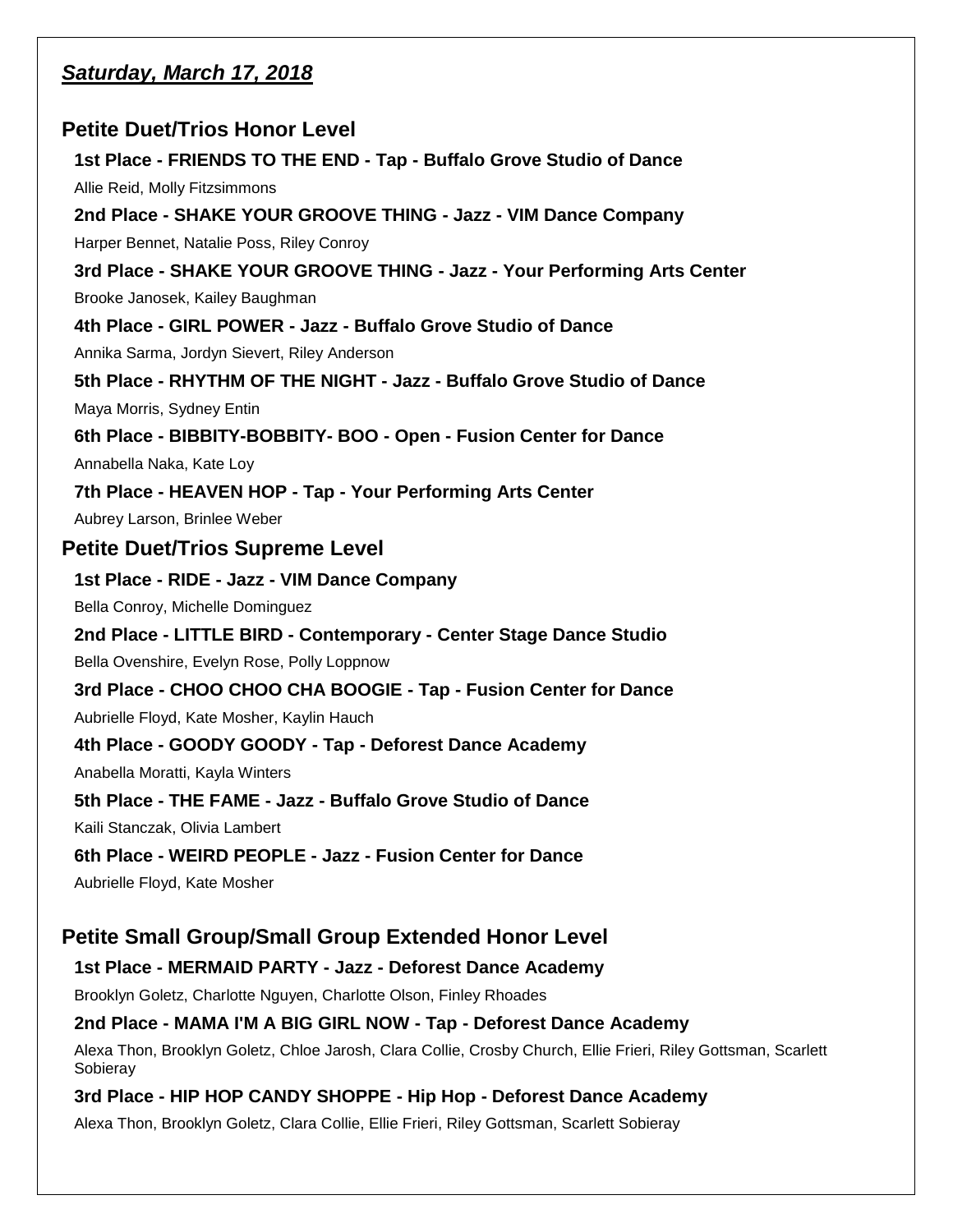### **4th Place - BIBBIDI BOBIDI BOO - Tap - Forte Arts Center**

Abby Narducci, Emily Brown, Leah Fox, Lily Bishop, Mia Narducci

### **5th Place - LET'S HEAR IT FOR THE BOY - Jazz - Deforest Dance Academy**

Alexa Thon, Ava Eirich, Clara Collie, Ellie Frieri, Jacqueline Molina, Scarlett Sobieray, Sienna Mattioda

### **6th Place - LAFFY TAFFY - Tap - Stephanie's Academy of Dance**

Amia Brinda, Annalyse McCarty, Claire Gibson, Giana Grazzini, Halyee Gabbert, Madelyn Gordon, Reese Oberweiss

### **7th Place - THE UNBIRTHDAY SONG - Tap - Forte Arts Center**

Abby Herzog, Alaina Scorzo, Kayla Buligan, Rosie Brenner, Sophia Stepien, Zoe Olson

### **8th Place - SHOO FLY PIE - Tap - Deforest Dance Academy**

Amelia Ambrosino, Brooklyn Goletz, Charlotte Nguyen, Charlotte Olson, Finley Rhoades, Giana Lanciloti, Madison Gresik

### **9th Place - ICE COLD - Hip Hop - VIM Dance Company**

Bella Bruns, Chloe Smith, Ella Agor, Gwen Poss, Regan Podczervinsky

### **10th Place - SPEED RACER - Hip Hop - Deforest Dance Academy**

Anna Townsend, Audrey Sobieray, Brynn McCarthy, Crosby Church, Isla Salmen, Jacqueline Molina, Jaden Pope, Mary Jo Collie

# **Petite Small Group/Small Group Extended Supreme Level**

### **1st Place - PIECES - Contemporary - Center Stage Dance Studio**

Bella Ovenshire, Evelyn Rose, Jori Hilton, Polly Loppnow

### **2nd Place - HIGH HEAT - Hip Hop - VIM Dance Company**

Bella Conroy, Celia Robinson, Chloe Smith, Gracyn Schultz, Michelle Dominguez, Vyvienn O'Connell

### **3rd Place - SOMETHING NEW - Tap - VIM Dance Company**

Bella Conroy, Chloe Smith, Ella Agor, Gracyn Schultz, Gwen Poss, Jaidyn Schultz, Lily Koval, Michelle Dominguez

### **4th Place - ROTTEN TO THE CORE - Jazz - VIM Dance Company**

Bella Conroy, Celia Robinson, Gracyn Schultz, Michelle Dominguez, Vyvienn O'Connell

### **5th Place - ATCHISON, TOPEKA & THE SANTE FE - Tap - Deforest Dance Academy**

Anabella Moratti, Kayla Winters, Rebecca Mondragon, Valentina Pizzoferrato, Zakari Rubio

### **6th Place - WILD THING - Lyrical - VIM Dance Company**

Bella Conroy, Celia Robinson, Gracyn Schultz, Jaidyn Schultz, Michelle Dominguez, Vyvienn O'Connell

### **7th Place - WILD ONES - Hip Hop - Deforest Dance Academy**

Anabella Moratti, Ava O'Brien, Brynlee DeForest, Giuliana Gutierrez, Isabella Calabria, Kayla Winters, Macie Rosenberg, Morena Nitti, Shayla Casey

### **8th Place - UNION STATION - Musical Theater - Center Stage Dance Studio**

Bella Ovenshire, Evelyn Rose, Jori Hilton, Polly Loppnow

### **9th Place - CINEMA ITALIANO - Jazz - Buffalo Grove Studio of Dance**

Irene Kim, Kaili Stanczak, Olivia Lambert, Paige Anderson

### **10th Place - YO DADDY - Hip Hop - Center Stage Dance Studio**

Bella Ovenshire, Evelyn Rose, Jori Hilton, Polly Loppnow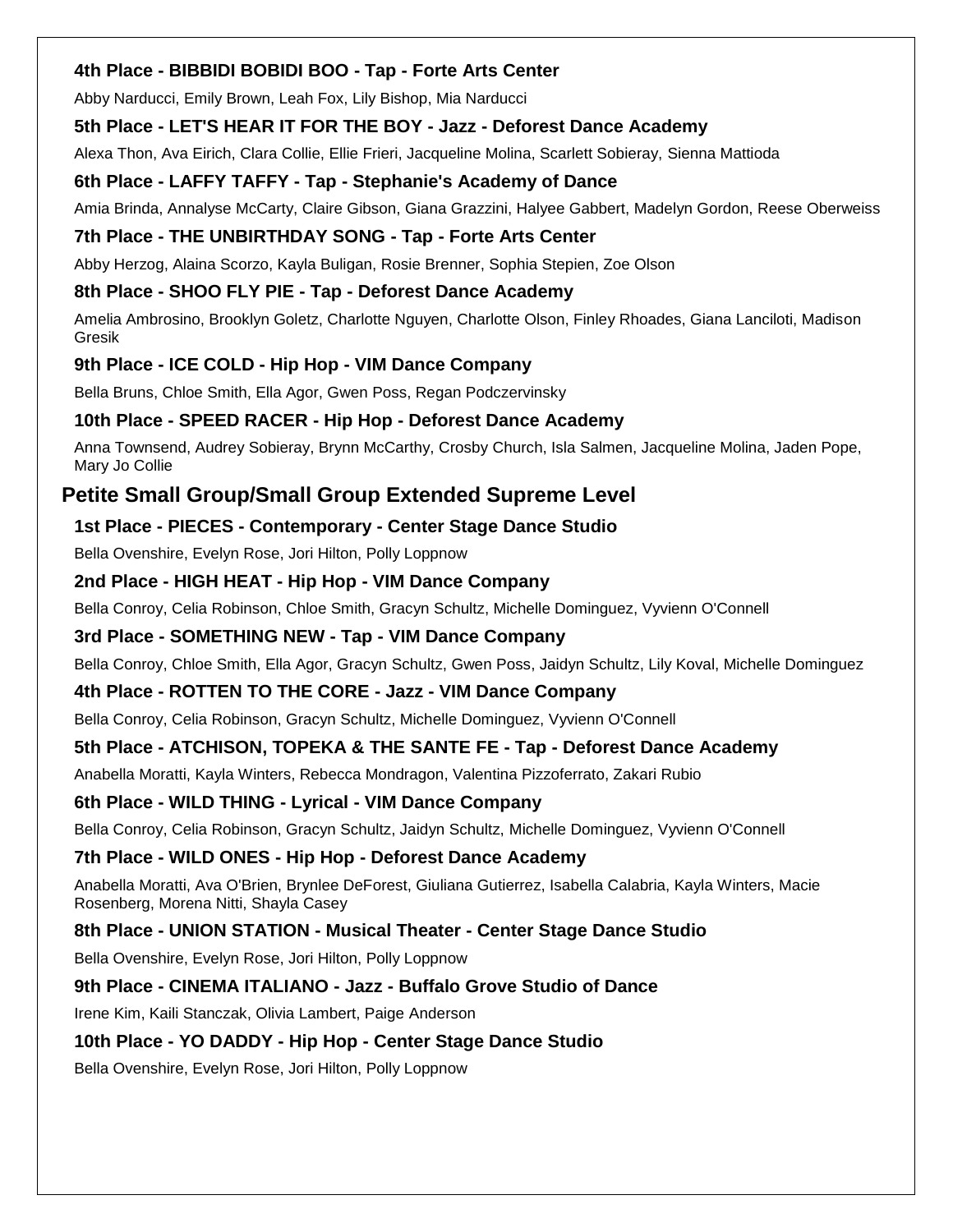# **Petite Large Group/Large Group Extended Honor Level**

### **1st Place - DANCE WITH ME TONIGHT - Jazz - Deforest Dance Academy**

Alexis Roimicher, Anna Townsend, Audrey Sobieray, Brynn McCarthy, Ce Ce Dunne, Claire Long, Crosby Church, Isla Salmen, Juliet Cline, Luca Mattioda, Mary Jo Collie, Quinn Tolman, Sabrina Joyce, Sofia Delaney

### **2nd Place - WHAT'S MY NAME - Jazz - Bataille Academie Of The Danse**

Addison Skonie, Alexa Haut, Brooke Mosack, Emersyn Kelly, Josephine Perez, Kate Lizak, Lily Nelson, Maya Baum, Pasiley Schmitt, Ryan Little, Sasha White

### **3rd Place - LOVE MIX - Pom Pon - Bataille Academie Of The Danse**

Brooke Mosack, Emersyn Kelly, Francesca Armocida, Jacquelyn Hoffman, Jenna Stratton, Josephine Perez, Kate Lizak, Lily Sehnert, Maya Baum, Ryan Little, Sasha White

### **4th Place - PINEAPPLE PRINCESS - Tap - Buffalo Grove Studio of Dance**

Abree Aseltine, Adelaide Park, Annika Sarma, Ashley Brutt, Genevieve Renda, Jordyn Sievert, Katherine Roytman, Lyla Hope, Olive Smith, Riley Anderson

### **5th Place - MOTOWN MINIS - Jazz - Buffalo Grove Studio of Dance**

Abree Aseltine, Adelaide Park, Annika Sarma, Ashley Brutt, Genevieve Renda, Jordyn Sievert, Katherine Roytman, Lyla Hope, Olive Smith, Riley Anderson

### **6th Place - HAPPY - Pom Pon - Bataille Academie Of The Danse**

Allie Sroka, Ayla Allen, Ella Bulgarelli, Ellie Birch, Emmaline Georgiou, Gianna Koviak, Grace Wyatt, Jazzarah Steyer, Lilah Haller, Marin Crain, Morgan Poduch, Naiara Thompson, Sophia Rios

# **Petite Large Group/Large Group Extended Supreme Level**

### **1st Place - MY BOYFRIEND'S BACK - Jazz - Deforest Dance Academy**

Ava O'Brien, Coco Pizzoferrato, Ella Pucek, Giuliana Gutierrez, Isabella Bigham, Isabella Calabria, Jillian Booth, Luciana Lisanti, Morena Nitti, Shayla Casey, Talia Melone

### **2nd Place - HERE COMES THE SUN - Lyrical - Deforest Dance Academy**

Addison Vaughan, Allison Terzo, Casey Ptak, Coco Pizzoferrato, Elena Kramp, Ella Pucek, Hannah Wong, Isabella Calabria, Luciana Lisanti, Madeline Williams, Shayla Casey, Sophia Lanciloti, Talia Melone

### **3rd Place - FIRE BURNIN - Hip Hop - Deforest Dance Academy**

Adriana Kateeb, Allison Terzo, Ava O'Brien, Dominique Culotta, Ella Pucek, Giana Lanciloti, Giuliana Gutierrez, Isabella Bigham, Macie Rosenberg, Morena Nitti, Shayla Casey, Valentina Camaci

### **4th Place - TURNING PAGE - Contemporary - VIM Dance Company**

Bella Bruns, Bella Conroy, Celia Robinson, Chloe Podczervinsky, Chloe Smith, Ella Agor, Gracyn Schultz, Gwen Poss, Maddie Brooks, Michelle Dominguez, Paxton Bennet, Regan Podczervinsky

# **Junior Solo Honor Level**

**1st Place - Haylee Taylor - Musical Theater - Center Stage Dance Studio**

**2nd Place - Payton Ray - Jazz - Center Stage Dance Studio**

**3rd Place - Sarah Wassler - Musical Theater - Your Performing Arts Center**

**4th Place - Delaney Rhoades - Tap - Deforest Dance Academy**

**5th Place - Paige Lies - Jazz - Fusion Center for Dance**

**6th Place - Riley Gorak - Jazz - Forte Arts Center**

**7th Place - Aubryanna Waterhouse - Lyrical - Fusion Center for Dance**

**8th Place - Lily Mattson - Lyrical - Your Performing Arts Center**

**9th Place - Edith Garcia - Musical Theater - Stephanie's Academy of Dance**

**10th Place - Izzy Bergeson - Lyrical - Your Performing Arts Center**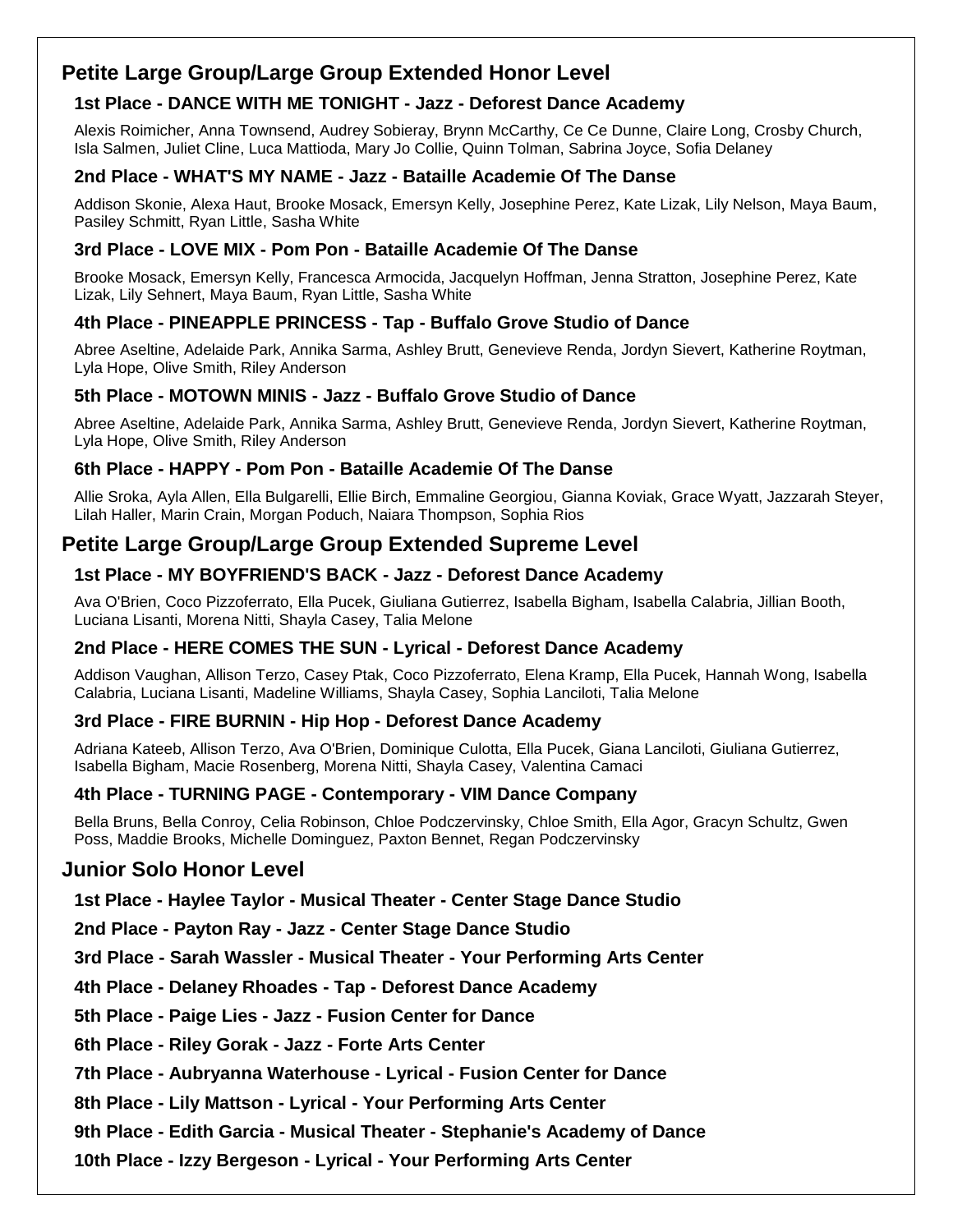# **Junior Solo Supreme Level**

**1st Place - Emersyn Demke - Lyrical - VIM Dance Company 2nd Place - Zayvion Rubio - Tap - Deforest Dance Academy 3rd Place - Maggie Roth - Contemporary - Young Dance Academy 4th Place - Lexi Garelli - Jazz - Deforest Dance Academy 5th Place - Madison Lower - Tap - Young Dance Academy 6th Place - Lexi Hartje - Contemporary - Young Dance Academy 7th Place - Maya Price - Contemporary - VIM Dance Company 8th Place - Isabella Machi - Lyrical - Young Dance Academy 9th Place – Mila Conneely – Lyrical - Deforest Dance Academy 10th Place – Hannah Patterson – Tap – Young Dance Academy**

# **Honor Level Special Awards**

**Miss Tribute 2nd Runner Up (Junior) Payton Ray - Center Stage Dance Studio Miss Tribute 1st Runner Up (Junior) Sarah Wassler - Your Performing Arts Center Miss Tribute Winner (Junior) Haylee Taylor - Center Stage Dance Studio Costume 2nd Runner Up (Junior) Haylee Taylor - Center Stage Dance Studio Costume 1st Runner Up (Junior) Paige Lies - Fusion Center for Dance Costume Winner (Junior) Aubryanna Waterhouse - Fusion Center for Dance Supreme Level Special Awards Mr. Tribute Winner (Junior) Zayvion Rubio - Deforest Dance Academy Miss Tribute 2nd Runner Up (Junior) Madison Lower - Young Dance Academy Miss Tribute 1st Runner Up (Junior) Lexi Hartje - Young Dance Academy Miss Tribute Winner (Junior) Emersyn Demke - VIM Dance Company Costume 2nd Runner Up (Junior) Ashley Winters - Deforest Dance Academy**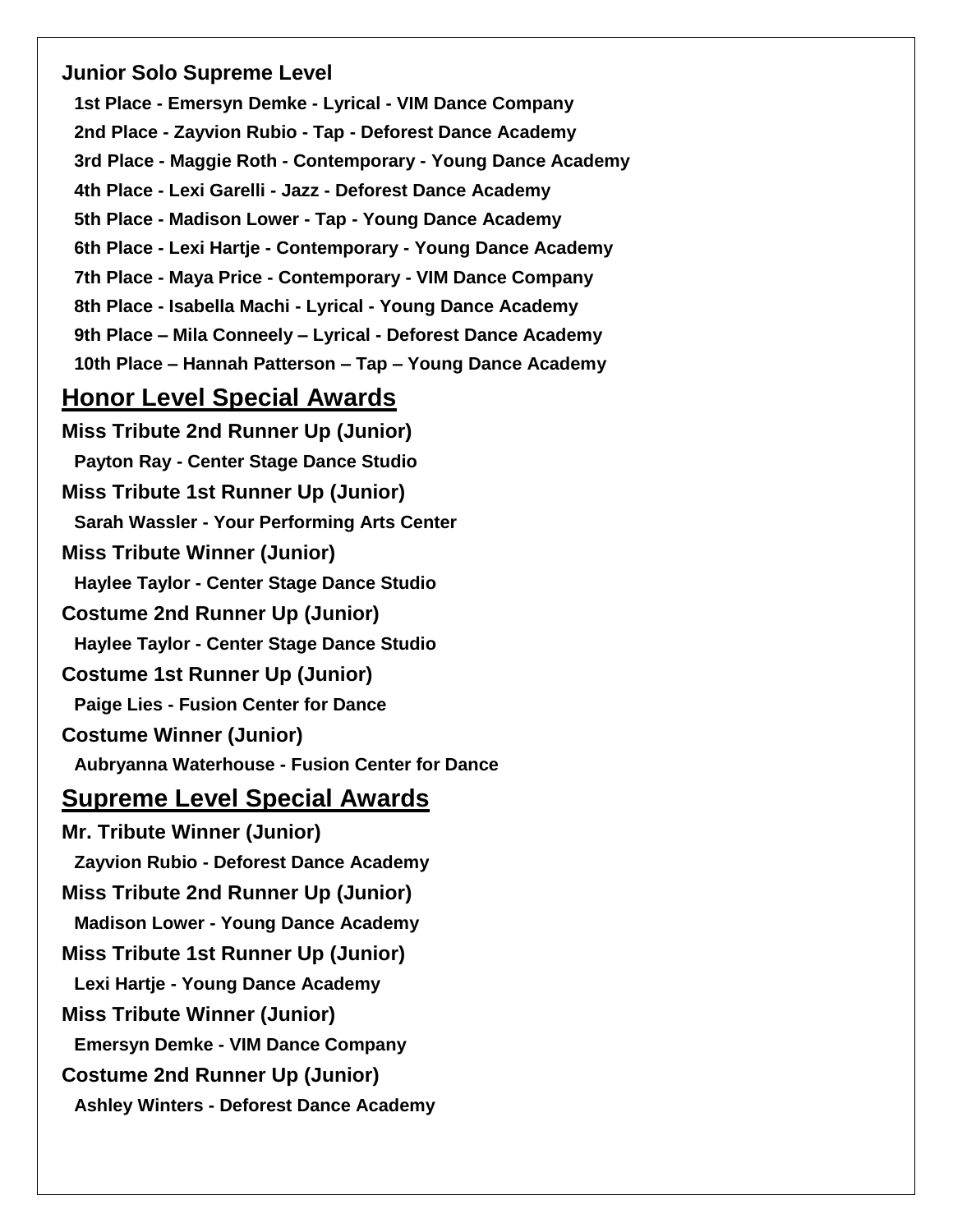**Costume 1st Runner Up (Junior) Mila Conneely - Deforest Dance Academy Costume Winner (Junior) Lexi Garelli - Deforest Dance Academy Junior Duet/Trios Honor Level 1st Place - DREAMGIRLS - Jazz - Bataille Academie Of The Danse** Caroline White, Kailey Mosack, Taylor Bulgarelli **2nd Place - ANYTHING YOU CAN DO I CAN DO BETTER - Tap - Deforest Dance Academy** Jaya Ong, Mercedes Collie **3rd Place - BEAUTIFUL MONSTER - Jazz - Fusion Center for Dance** Aubryanna Waterhouse, Paige Lies, Rebekah Siri **4th Place - PURSE FIRST - Jazz - Bataille Academie Of The Danse** Ava Hutchison, Fotoula Argyros **5th Place - SUNNY SIDE - Jazz - Center Stage Dance Studio** Madison Wilson, Payton Ray **6th Place - FAME - Jazz - Deforest Dance Academy** Jaya Ong, Kate Gusanders, Mercedes Collie **7th Place - MR SANDMAN - Tap - Deforest Dance Academy** Ella DeNardo, Sawyer Church **8th Place - FRIENDSHIP - Musical Theater - Forte Arts Center** Gracie Nelson, Kedzie Auwerda **9th Place - NOBODY HERE BUT US CHICKENS - Tap - Forte Arts Center** Kaitlyn Morin, Kate Buligan **10th Place - HEY THERE GOOD TIMES - Musical Theater - Your Performing Arts Center** Jordan Machnick, Lily Neitzel **Junior Duet/Trios Supreme Level 1st Place - DIE HARD - Jazz - VIM Dance Company** Jaidyn Schultz, Mykenzie Schultz **2nd Place - IN LOVE WITH A MONSTER - Jazz - VIM Dance Company** Gracyn Schultz, Vyvienn O'Connell **3rd Place - SHAKE IT UP - Jazz - VIM Dance Company** Emily Clarke, Maya Price **4th Place - THE SHAPE OF US - Lyrical - Forte Arts Center** Ava Houston, Macy Shell **5th Place - FREE TO BE ME - Jazz - Buffalo Grove Studio of Dance** Elisia Prodanov, Paige Anderson **6th Place - THE RIDDLE - Lyrical - Buffalo Grove Studio of Dance** Irene Kim, Zoey Perlman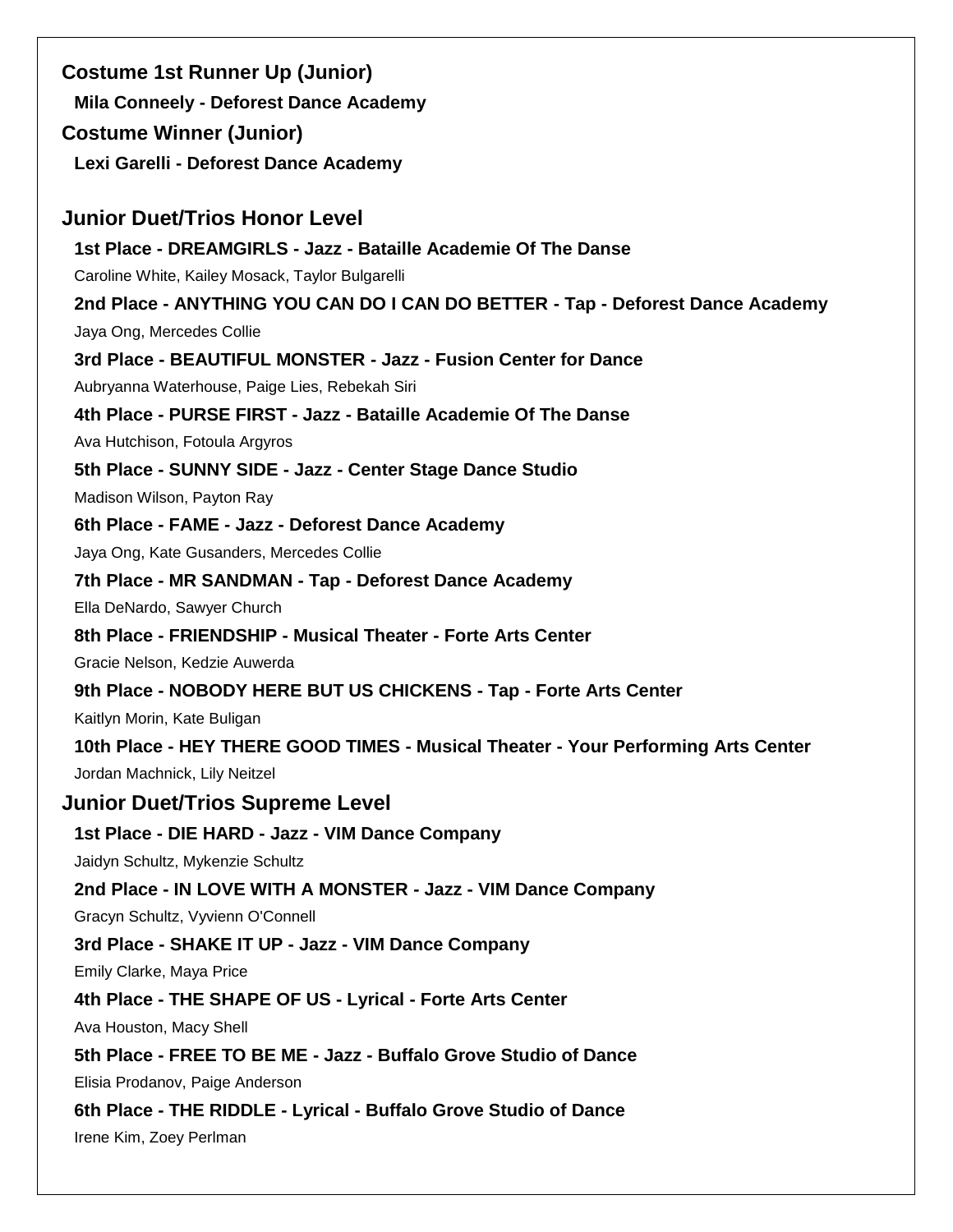### **7th Place - ZERO TO HERO - Musical Theater - Buffalo Grove Studio of Dance**

Abby Lev, Kaleigh Piepenbrink, Natalie Larkowski

### **8th Place - TO DAYS GONE BY - Lyrical - Buffalo Grove Studio of Dance**

Jillian Bonilla, Marin Bonilla

# **Junior Small Group/Small Group Extended Honor Level**

### **1st Place - THE HAPPY DANCE - Hip Hop - Deforest Dance Academy**

Alexis Townsend, Caroline Tomko, Jaya Ong, Kate Gusanders, Kate Miller, London Janisch, Mercedes Collie, Sawyer Church

### **2nd Place - SWEET TANGO - Ballet - Bataille Academie Of The Danse**

Amelia Kreczman, Ava Weyburn, Brittan Smith, Brooke Davis, Caroline White, Fotoula Argyros, Jane Bradley, Kailey Mosack, Taylor Bulgarelli

### **3rd Place - AIN'T GOING DOWN - Acro/Gym - Bataille Academie Of The Danse**

Fotoula Argyros, Hannah Parenti, Kailey Mosack, Victoria Garrett

### **4th Place - LIONHEART - Contemporary - VIM Dance Company**

Chloe Podczervinsky, Lily Koval, Maddie Brooks, Nora Buss, Olivia Shaw

### **5th Place - BANG BANG - Pom Pon - Bataille Academie Of The Danse**

Ava Hutchison, Ava Weyburn, Brooke Davis, Caroline White, Kailey Mosack, Lilly Hurlock, Rory Bounds, Taylor Bulgarelli

### **6th Place - A THOUSAND YEARS - Lyrical - Deforest Dance Academy**

Elena Sagen, Ella DeNardo, Giuliana Gallo, Jaya Ong, Jessica Montee, Kate Gusanders, Mercedes Collie, Olivia Ocasio, Sawyer Church

### **7th Place - SALUTE - Tap - Buffalo Grove Studio of Dance**

Abby Rasof, Allie Reid, Dowon Shim, Kaleigh Piepenbrink, Maya Morris, Molly Fitzsimmons, Sydney Entin

### **8th Place - YOU'VE GOT A FRIEND IN ME - Lyrical - Forte Arts Center**

Aubrey Grunwald, Brandi Abney, Claire Simpson, Kate Buligan, Madelyn Shell, Megan Belli, Paisley Olson, Riley Gorak

### **9th Place - BOOGIE FEET - Jazz - VIM Dance Company**

Chloe Podczervinsky, Lily Koval, Maddie Brooks, Nora Buss, Olivia Shaw

### **10th Place - LIPS R MOVIN - Jazz - Bataille Academie Of The Danse**

Francesca Armocida, Jacquelyn Hoffman, Lily Sehnert, Reese Ellis

# **Junior Small Group/Small Group Extended Supreme Level**

### **1st Place - GROWN - Jazz - Deforest Dance Academy**

Ashley Winters, Ava Batz, Emma Rutherford, Lexi Garelli, Maddie Nemeth, Mila Conneely, Samantha Woitel, Tori Ericksen

### **2nd Place - SAVE ALL YOUR KISSES FOR ME - Tap - Young Dance Academy**

Dillon Kate Griffin, Emilee McKenzie, Hannah Patterson, Holden Griffin, Isabella Machi, Katy Sockett, Laila Juneau, Lauren Greenmier, Mackenzie Keller

### **3rd Place - LAST CHILD - Tap - Young Dance Academy**

Hannah Patterson, Lily Haugen, Madison Lower, Maggie Roth, Rylie Waldoch

### **4th Place - TO BE HERE - Contemporary - Deforest Dance Academy**

Ashley Winters, Ava Batz, Emma Rutherford, Lexi Garelli, Mila Conneely, Samantha Woitel, Sasha Kodosky, Tori Ericksen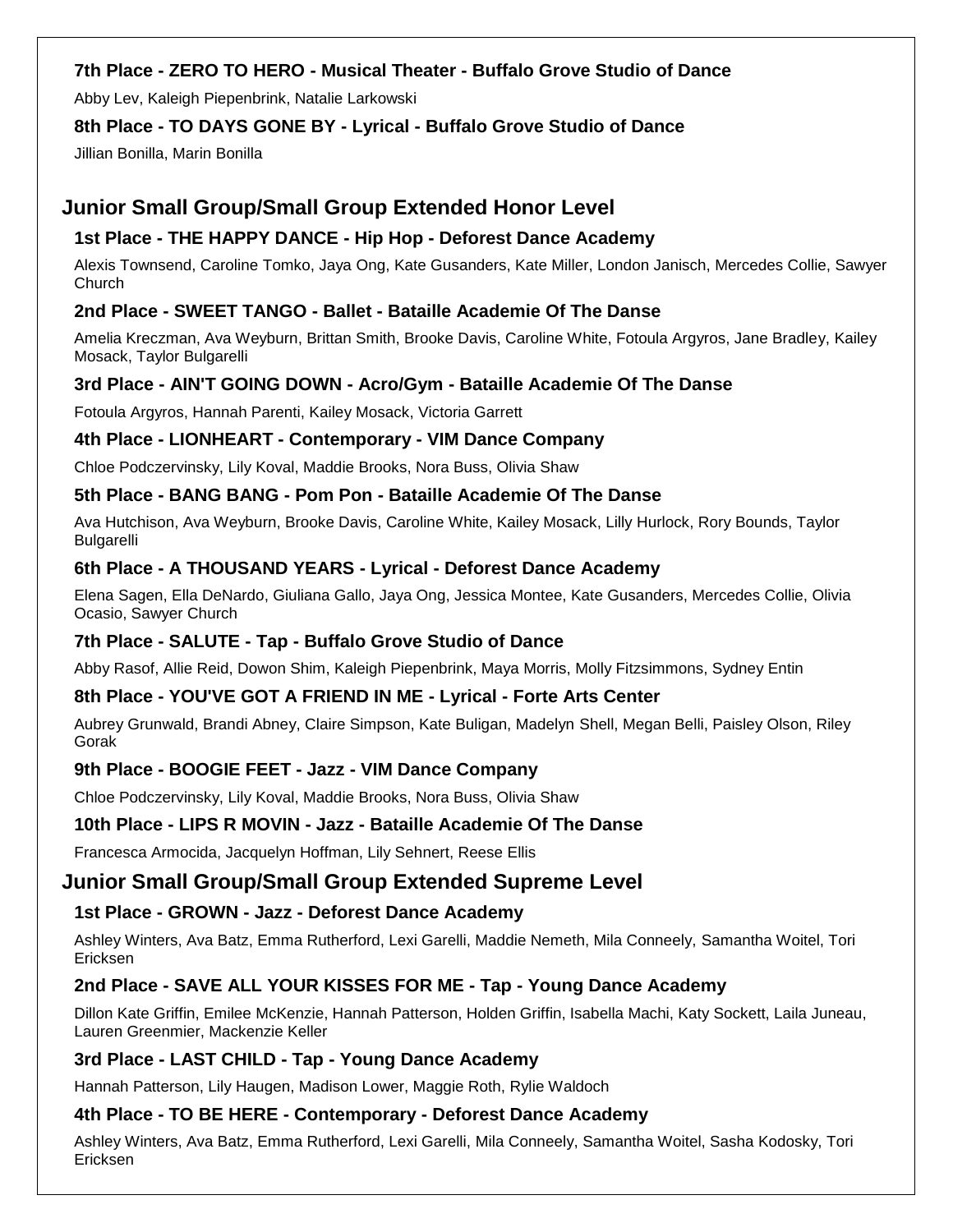### **5th Place - RELAX MAX - Jazz - Young Dance Academy**

Dillon Kate Griffin, Emilee McKenzie, Hannah Patterson, Holden Griffin, Isabella Machi, Katy Sockett, Laila Juneau, Lauren Greenmier, Mackenzie Keller

### **6th Place - I WANT YOU BACK - Tap - Young Dance Academy**

Addison Benning, Hannah Patterson, Isabella Machi, Laila Juneau, Lexi Hartje, Lily Haugen, Mackenzie Keller, Madison Lower, Maggie Roth

### **7th Place - REMEMBER WHEN IT RAINED - Lyrical - Young Dance Academy**

Addison Benning, Lexi Hartje, Lily Haugen, Madison Lower, Maggie Roth

### **8th Place - THE LONGEST TIME - Tap - Forte Arts Center**

Abigail Powers, Ava Houston, Lola Nowak, Macy Shell, Megan Belli, Rachel Lechelt, Zoe Olson

### **9th Place - (SITTIN' ON) THE DOCK OF THE BAY - Jazz - Young Dance Academy**

Addison Benning, Lexi Hartje, Lily Haugen, Madison Lower, Maggie Roth

### **10th Place - FIDELITY - Contemporary - Deforest Dance Academy**

Addison Vaughan, Casey Ptak, Hannah Wong, Maddie Devine, Mila Conneely

# **Junior Large Group/Large Group Extended Honor Level**

### **1st Place - CRUSH ON YOU - Open - Bataille Academie Of The Danse**

Amelia Kreczman, Ava Sterret, Ava Weyburn, Brittan Smith, Brooke Davis, Caroline White, Claire Adams, Ella Mathison, Fotoula Argyros, Jane Bradley, Kailey Mosack, Lilly Hurlock, Mayah Radoy, Taylor Bulgarelli, Yasmeen Beg

### **2nd Place - SWING - Tap - Bataille Academie Of The Danse**

Alexandra Georgiou, Angelina Perry, Anna Lami, Ava Sterret, Ava Weyburn, Brittan Smith, Brooke Davis, Caroline White, Elena Dallstream, Isabella Garcia, Jenna Stratton, Kahlen Murphy, Kailey Mosack, Keaton Murdock, Lily Schenck, Rory Bounds, Samantha Lopez, Taylor Bulgarelli

### **3rd Place - CRAZY FEET - Tap - Deforest Dance Academy**

Abigail Lee, Amy DeWitte, Audrey Doyle, Ella DeNardo, Ella Holy, Emma Delaney, Jaya Ong, Jordan Beil, Kate Gusanders, Kelsey Frazier, Kristina Ranke, Mercedes Collie, Riley Blaeske, Sawyer Church, Sofia Delaney, Tessa Goodman

### **4th Place - 5, 6, 7, 8 - Tap - Deforest Dance Academy**

Ashley Parker, Audrey Sobieray, Ava Beil, Avery Nolan, Ce Ce Dunne, Colette Ulepic, Hailey Kornak, Julia Jarosh, Juliet Cline, Kate Miller, Luca Mattioda, Mary Jo Collie, Sofia Delaney

### **5th Place - TEAM IGGY - Hip Hop - Deforest Dance Academy**

Adeline Lee, Alexis Townsend, Amanda Harris, Ashley Kosowski, Ava Skowronski, Ava Thon, Elena Sagen, Emilia Lee, Julieta Molina, Kaitlin Ebert, Katy Coluzzi, Kiley Ebert, Laurel Bergendorf, Lily Gavigan, Madeline Lee, Rainey Urbina, Ryane Harris, Sawyer Church

### **6th Place - DOUBLE DUTCH BUS - Tap - Forte Arts Center**

Brandi Abney, Claire Simpson, Delaney Watenpaugh, Evelyn Minott, Kaitlyn Morin, Kate Buligan, Madalynn Madding, Megan Belli, Nia Skedel, Sydney Morin, Zoe Olson

### **7th Place - MARRY YOU - Jazz - Deforest Dance Academy**

Caroline Reese, Caroline Tomko, Elena Sagen, Ella DeNardo, Emma Dieter, Giuliana Gallo, Jaya Ong, Jessica Montee, Juliet Cline, Kate Gusanders, Mercedes Collie, Nora Perez, Olivia McFarlin, Olivia Ocasio, Ryane Harris, Sawyer Church, Sia Erter

### **8th Place - MODELS INC - Jazz - Forte Arts Center**

Brandi Abney, Claire Simpson, Delaney Watenpaugh, Evelyn Minott, Kaitlyn Morin, Kate Buligan, Madalynn Madding, Megan Belli, Nia Skedel, Sydney Morin, Zoe Olson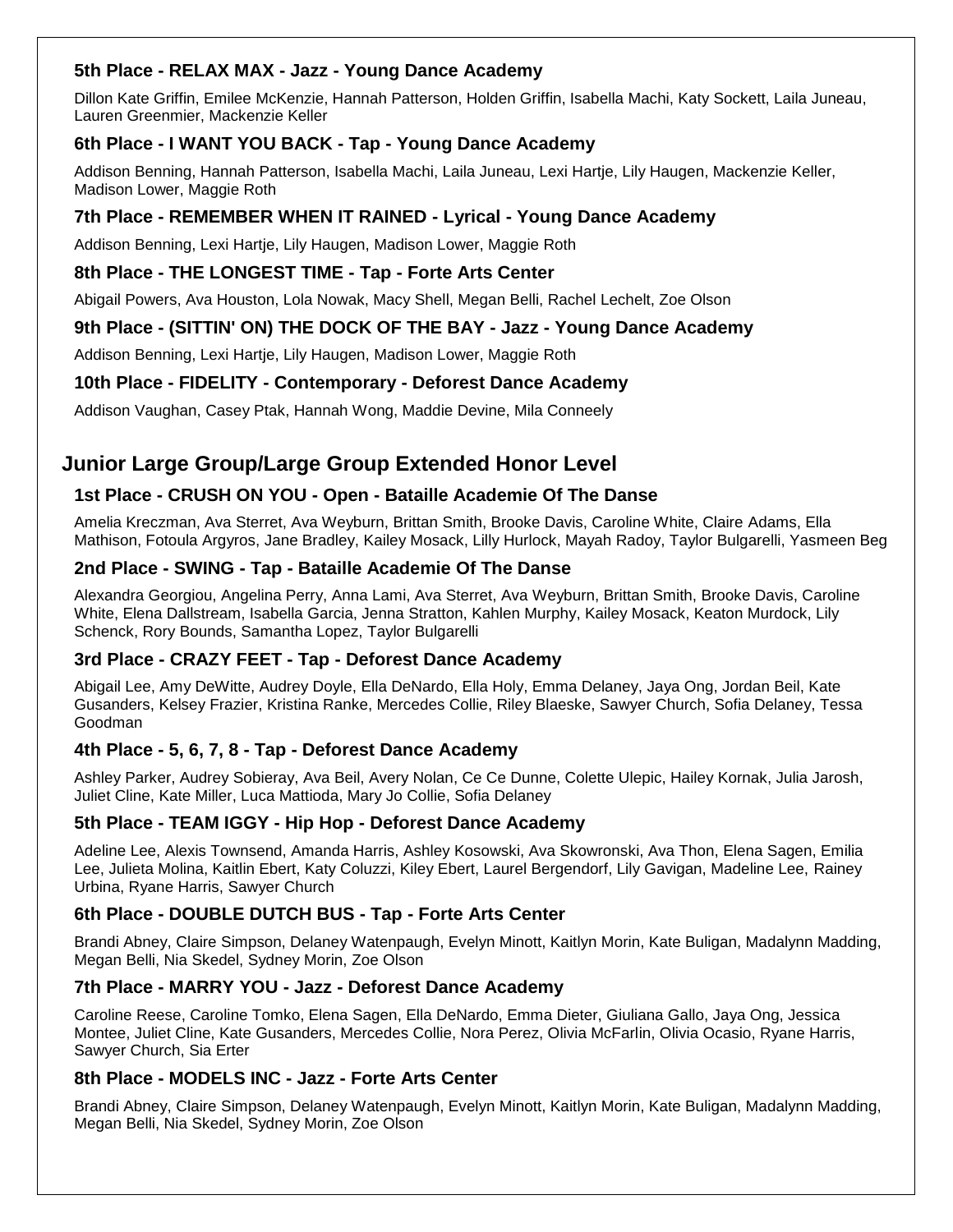### **9th Place - THINK - Jazz - Bataille Academie Of The Danse**

Alexandra Georgiou, Alexi Koviak, Ashley Navarro, Ava Hutchison, Elena Dallstream, Ellie Ragnini, Julia Holand, Kayleigh Stanko, Keaton Murdock, Mahalia Sadural, Olivia Haut, Rory Bounds

### **10th Place - LET'S GET FUNKY - Hip Hop - Deforest Dance Academy**

Addie Morrow, Aidan Kelly, Ariana Mandelaris, Ava Bradbury, Ava Varzino, Avery Gacek, Avery James, Brady Wong, Cynthia Trajcevski, Isabella Lanciloti, Jayden Alberghine, Maddie Devine, Mia Karsten, Nora Curtin, Olivia Flessner, Olivia Villaneuva, Quinn Tolman, Taylor Allen

# **Junior Large Group/Large Group Extended Supreme Level**

### **1st Place - MARINA GASOLINA - Jazz - Deforest Dance Academy**

Ashley Winters, Ava Batz, Avery James, Emma Rutherford, Lexi Garelli, Maddie Nemeth, Mila Conneely, Olivia Ehrhardt, Samantha Woitel, Sasha Kodosky, Tori Ericksen

### **2nd Place - PARTY UP LIKE THAT - Hip Hop - Young Dance Academy**

Addison Benning, Dillon Kate Griffin, Emilee McKenzie, Hannah Patterson, Holden Griffin, Isabella Machi, Katy Sockett, Laila Juneau, Lauren Greenmier, Lexi Hartje, Lily Haugen, Mackenzie Keller, Madison Lower, Maggie Roth

### **3rd Place - ROBOTIX - Hip Hop - Deforest Dance Academy**

Angellena Kalantzis, Ashley Winters, Audrey Radke, Ava Batz, Cecelia Wright, Dara Gami, Delaney Rhoades, Ella Hartsell, Faith Harrold, Isabella Ambrosino, Jordan Beil, Lexi Garelli, Macey Langtry, Matthew Valdick, Mila Conneely, Olivia Walsh, Samantha Woitel, Sasha Kodosky

### **4th Place - WE GO TOGETHER - Tap - Deforest Dance Academy**

Angellena Kalantzis, Ariana Mandelaris, Ashley Winters, Audrey Faley, Audrey Radke, Brynlee DeForest, Delaney Rhoades, Emma Faley, Eva Marie Wojcik, Luke Dolsen, Matthew Valdick, Mia Hangar, Nate Herrera, Olivia Walsh, Sophia Modzelewski

### **5th Place - DIVE IN - Jazz - VIM Dance Company**

Bella Conroy, Braya Connelly, Celia Robinson, Gracyn Schultz, Jaidyn Schultz, Maya Price, Michelle Dominguez, Mykenzie Schultz, Nora Buss, Shannon Turnquist, Vyvienn O'Connell

### **6th Place - L.O.V.E - Jazz - Deforest Dance Academy**

Addison Vaughan, Allison Terzo, Avery Gacek, Brynlee DeForest, Casey Ptak, Cecelia Wright, Elena Kramp, Hannah Wong, Maddie Devine, Maddie Ziehr, Madeline Williams, Sophia Lanciloti, Sophia Modzelewski

### **7th Place - QUEEN BEE - Hip Hop - Deforest Dance Academy**

Addison Vaughan, Anabella Moratti, Audrey Faley, Avery Gacek, Brynlee DeForest, Casey Ptak, Emma Faley, Hannah Wong, Isabella Calabria, Izabela Mastandrea, Jillian Booth, Julia Grady, Kayla Winters, Maddie Ziehr, Madeline Williams, Sarah Bohlin, Sophia Lanciloti, Talia Melone

### **8th Place - HUSTLE HARD - Hip Hop - VIM Dance Company**

Bella Conroy, Braya Connelly, Chloe Podczervinsky, Connor Ries, Eva Salazar, Gracyn Schultz, Jaidyn Schultz, Katie Ries, Maddie Brooks, Maya Price, Michelle Dominguez, Nora Buss, Olivia Shaw, Vyvienn O'Connell

### **9th Place - HIGHER - Jazz - Your Performing Arts Center**

Abigail Koeller, Bekah Appling, Ivy Pesola, Izzy Bergeson, Lily Mattson, Mia Huerta, Natalie Heldman, Riley Stuck, Sarah Wassler, Sophia Angerame

### **10th Place - LITTLE EARTHQUAKES - Modern - Forte Arts Center**

Abigail Powers, Ava Houston, Brandi Abney, Kedzie Auwerda, Lola Nowak, Macy Shell, Megan Belli, Melody Lennington, Rachel Lechelt, Stefanie Schellhorn, Zoe Olson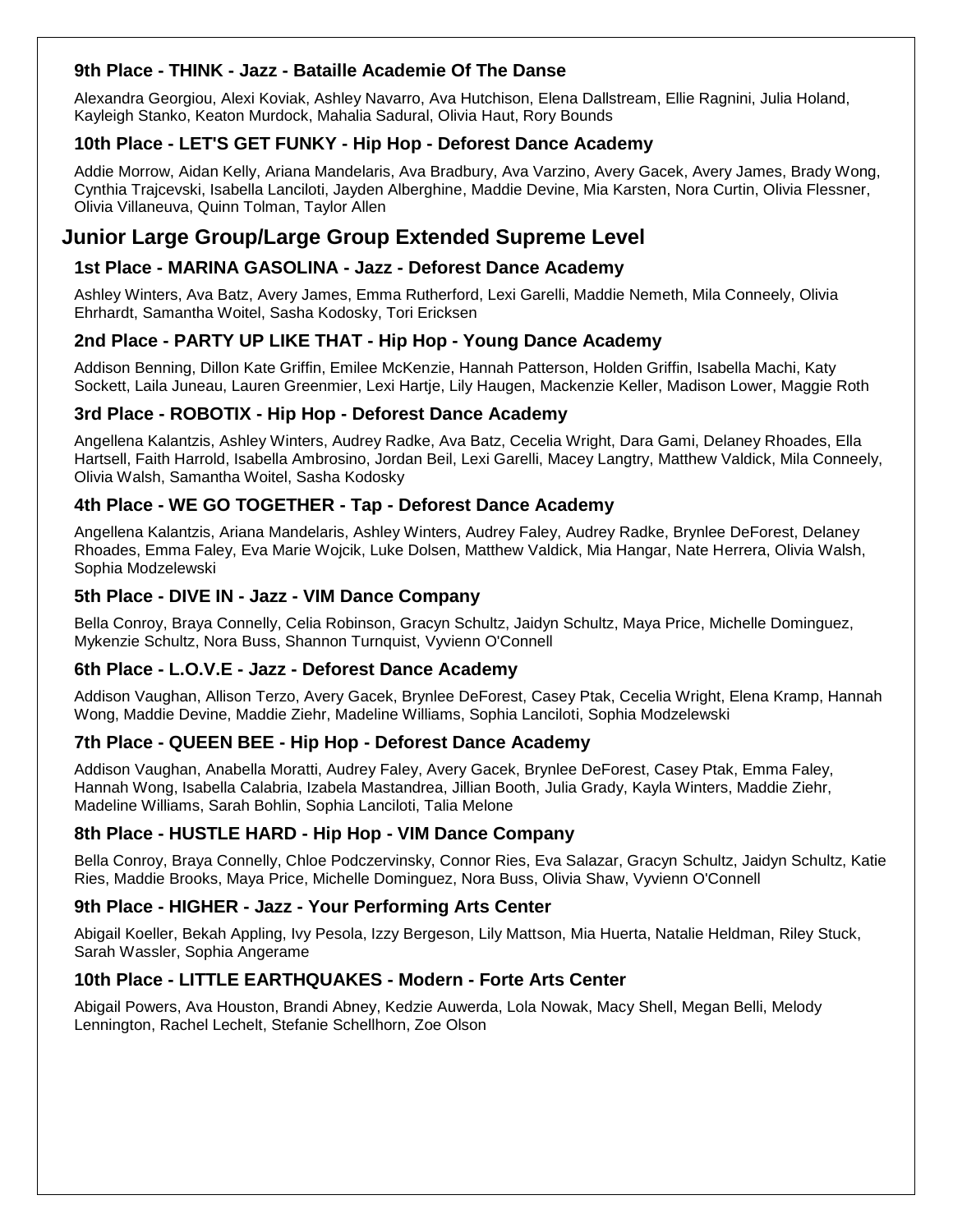# *Sunday, March 18, 2018*

### **Petite Solo Honor Level**

**1st Place - Luciana Lisanti - Jazz - Deforest Dance Academy 2nd Place - Harper Bennet - Musical Theater - VIM Dance Company 3rd Place - Chloe Smith - Jazz - VIM Dance Company 4th Place - Brooklyn Goletz - Tap - Deforest Dance Academy 5th Place - Annabella Naka - Tap - Fusion Center for Dance 6th Place - Reese White - Character - Fusion Center for Dance 7th Place - Madelyn Shell - Lyrical - Forte Arts Center 8th Place - Leah Laughary - Tap - Forte Arts Center 9th Place - Evelyn Burt - Lyrical - Fusion Center for Dance 10th Place - Kate Loy - Open - Fusion Center for Dance Petite Solo Supreme Level 1st Place - Bella Conroy - Jazz - VIM Dance Company 2nd Place - Michelle Dominguez - Jazz - VIM Dance Company 3rd Place - Bella Ovenshire - Contemporary - Center Stage Dance Studio 4th Place - Holden Griffin - Lyrical - Young Dance Academy 5th Place - Kaylin Hauch - Open - Fusion Center for Dance 6th Place - Irene Kim - Lyrical - Buffalo Grove Studio of Dance 7th Place - Aubrielle Floyd - Jazz - Fusion Center for Dance 8th Place - Kate Mosher - Musical Theater - Fusion Center for Dance Honor Level Special Awards**

**Miss Tribute 2nd Runner Up (Petite) Reese White - Fusion Center for Dance Miss Tribute 1st Runner Up (Petite) Luciana Lisanti - Deforest Dance Academy Miss Tribute Winner (Petite) Harper Bennet - VIM Dance Company Costume 2nd Runner Up (Petite) Madelyn Shell - Forte Arts Center Costume 1st Runner Up (Petite) Chloe Smith - VIM Dance Company Costume Winner (Petite) Luciana Lisanti - Deforest Dance Academy**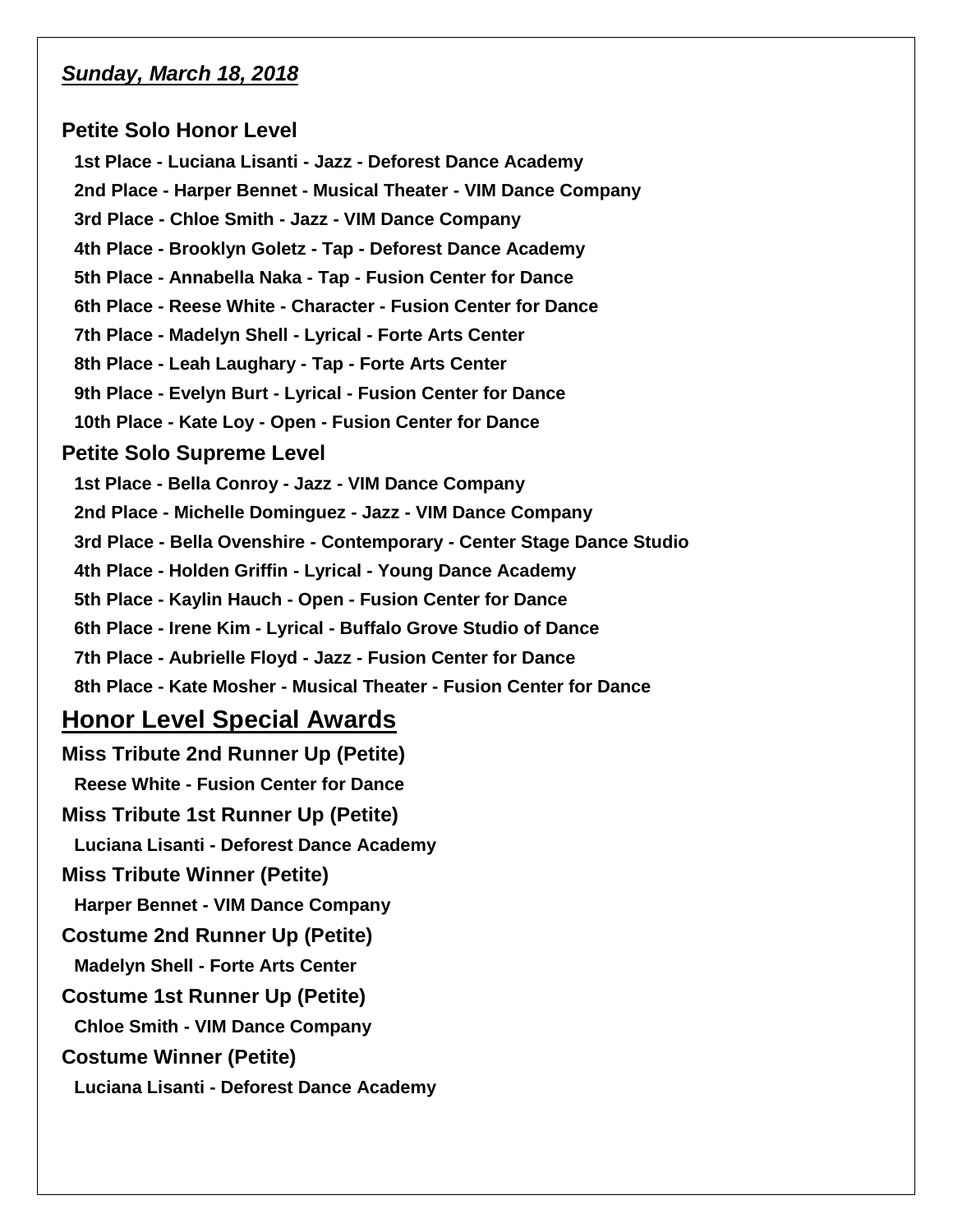# **Supreme Level Special Awards**

**Mr. Tribute Winner (Petite) Holden Griffin - Young Dance Academy Miss Tribute 2nd Runner Up (Petite) Aubrielle Floyd - Fusion Center for Dance Miss Tribute 1st Runner Up (Petite) Bella Ovenshire - Center Stage Dance Studio Miss Tribute Winner (Petite) Michelle Dominguez - VIM Dance Company Costume 2nd Runner Up (Petite) Kaylin Hauch - Fusion Center for Dance Costume 1st Runner Up (Petite) Aubrielle Floyd - Fusion Center for Dance Costume Winner (Petite) Bella Conroy - VIM Dance Company**

# **Petite Line/Line Extended/Production Honor Level**

# **1st Place - MYPAC MYPARTY - Production - Your Performing Arts Center**

Abygail Garay, Addy Boggs, Alice Mattson, Aliyah Diaz, Ariel Kanter, Aubrey Kocur, Aubry Knutson, Bella Taylor, Briana Hernandez, Briana Kalina, Brooke Janosek, Camille LeCuyer, Elasia Rodriquez, Ella Lowe, Ella Willis, Emily Tuttle, Hailey Messersmith, Haven Weber, Honor Bieschke, Isabella Balanag, Jordan Machnick, Julia Spillane, Justine Smith, Kailey Baughman, Kaitlyn Calhoun, Kayla Williams, Kendyll Ward, Kierstyn Young, Lily Neitzel, Madison Soti, Megan Kratsch, Paige Baughman, Riley Tuttle, Sophia Clinton, Sydney Thomas

# **Junior Line/Line Extended/Production Honor Level**

# **1st Place - DANCEFORMERS - Production - Deforest Dance Academy**

Adeline Lee, Alana Thon, Alexis Roimicher, Alexis Townsend, Ali Patterman, Amanda Harris, Anna Gallaway, Ashley Kosowski, Ashley Parker, Ava Skowronski, Ava Thon, Avery Nolan, Brynn Wheeler, Carly Pollina, Caroline McEvoy, Caroline Reese, Caroline Tomko, Claire Kennedy, Elena Sagen, Ella DeNardo, Ella Hartsell, Emilia Lee, Emma Delaney, Hailey Kornak, Izzo Pellicano, Jaya Ong, Julia Jarosh, Julieta Molina, Kaitlin Ebert, Kate Gusanders, Kate Miller, Katy Coluzzi, Keira Salt, Kiley Ebert, Kira Campagna, Kylie DeNardo, Laurel Bergendorf, Lily Gavigan, London Janisch, Madeline Lee, Mercedes Collie, Olivia McFarlin, Olivia Ocasio, Paige Land, Rainey Urbina, Reagan Behen, Ruby Moellering, Ryan Mark, Ryane Harris, Sabrina Joyce, Sarah Wirsing, Sawyer Church, Skylar Czarnecki, Sofia Delaney, Sofia Mueller, Tessa Mally, Trinity Albrecht

# **Junior Line/Line Extended/Production Supreme Level**

# **1st Place - TOTALLY FREAKIN' OUT - Production - Deforest Dance Academy**

Addie Morrow, Addison Vaughan, Adriana Alberghine, Aidan Kelly, Alexa Jurkus, Amber Quinn, Anabella Moratti, Anastasia Vilona, Angellena Kalantzis, Ariana Mandelaris, Ashley Winters, Audrey Faley, Audrey Radke, Ava Batz, Ava Bradbury, Ava Cohen, Ava Meurer, Ava Varzino, Avery Gacek, Avery James, Brady Wong, Brynlee DeForest, Casey Ptak, Cecelia Wright, Cynthia Trajcevski, Danielle Ciombor, Dara Gami, Delaney Rhoades, Ella Hartsell, Emily Reese, Emily Shea, Emma Faley, Erin Quaid, Faith Harrold, Gianna Contos, Hannah Wong, Isabella Ambrosino, Isabella Calabria, Isabella Lanciloti, Izabela Mastandrea, Jayden Alberghine, Jenna Salmen, Jillian Booth, Jordan Beil, Jordan Cimmarusti, Julia Grady, Julia SanFilippo, Kaitlin Valdick, Kayla Winters, Kellianne Larsen, Lanie Webster, Lexi Garelli, Lily Jurasek, Lucas Tolman, Luke Dolsen, Macey Langtry, Maddie Devine, Maddie Ziehr, Madeline Williams, Matthew Valdick, Mia Karsten, Mila Conneely, Nora Curtin, Olivia Ehrhardt, Olivia Flessner, Olivia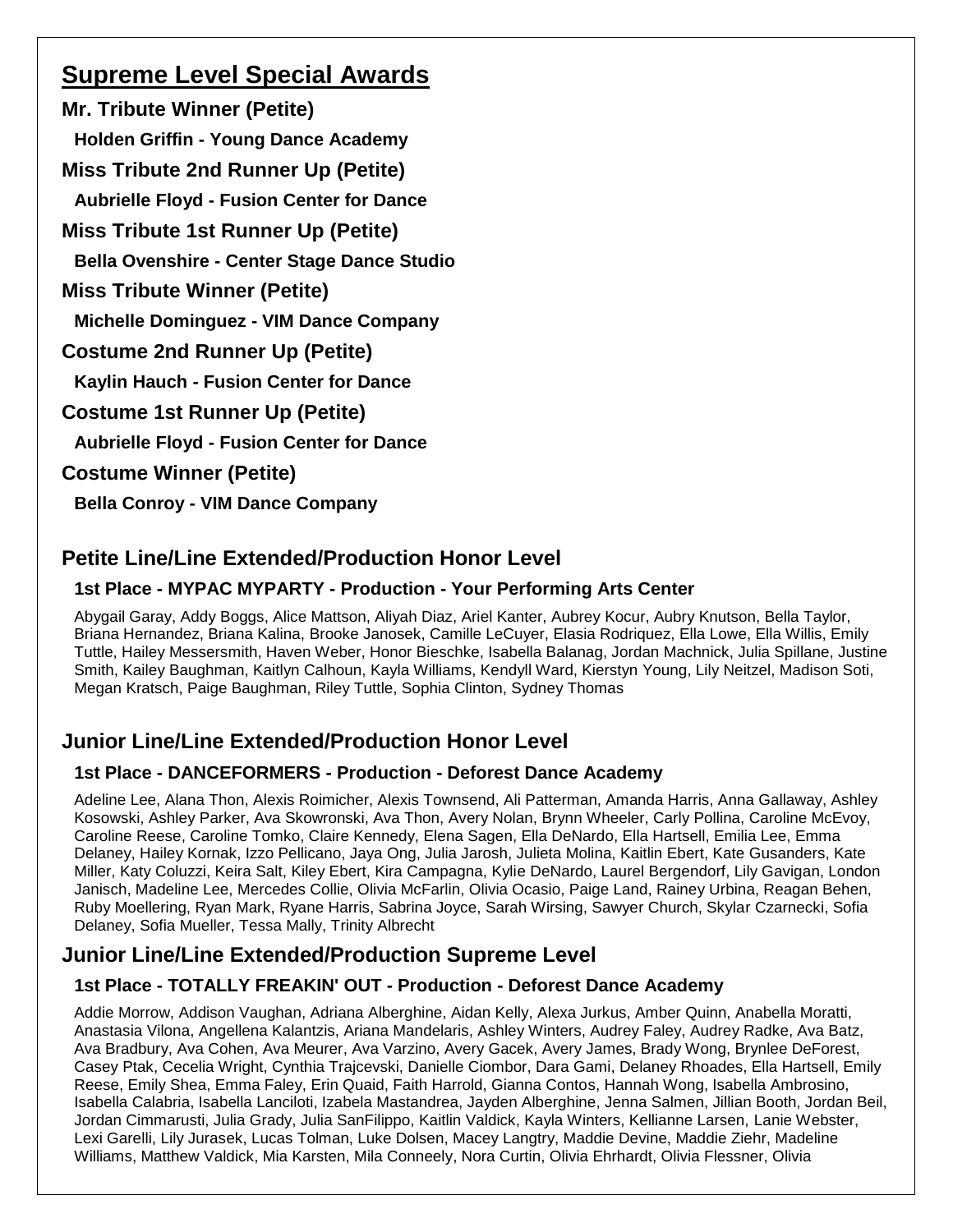Villaneuva, Olivia Walsh, Quinn Tolman, Samantha Woitel, Sarah Bohlin, Sarah Hangar, Sasha Kodosky, Simera Casey, Sofia Grove, Sophia Lanciloti, Talia Melone, Taylor Allen, Zayvion Rubio

### **2nd Place - POP DYNASTY - Production - VIM Dance Company**

Alaina Carreno, Bella Bruns, Bella Conroy, Braya Connelly, Brenna Gaulton, Celia Robinson, Chloe Podczervinsky, Chloe Smith, Connor Ries, Ella Agor, Ella May, Emily Clarke, Eva Salazar, Gracyn Schultz, Gwen Poss, Harper Bennet, Isa Salazar, Jaidyn Schultz, Katie Ries, Kylie Rolfe, Layne Schultz, Lily Koval, Maddie Brooks, Maya Price, Michelle Dominguez, Mykenzie Schultz, Natalie Poss, Nora Buss, Olivia Shaw, Paxton Bennet, Regan Podczervinsky, Riley Conroy, Shannon Turnquist, Vyvienn O'Connell

### **3rd Place - MARY POPPINS - Production - Forte Arts Center**

Abby Narducci, Abigail Powers, Aubrey Grunwald, Ava Houston, Brandi Abney, Chloe Lowry, Claire Simpson, Delainey Roots, Elise Minott, Emily Simpson, Emma Johnston, Gracie Nelson, Hanna Beland, Isabella Byers, Jillian Olson, Kate Buligan, Kayla Higgins, Kedzie Auwerda, Lizzy Legg, Lola Nowak, Macy Shell, Maddy Rushing, Madelyn Shell, Megan Belli, Melody Lennington, Mia Narducci, Mira Marchio, Paisley Olson, Rachel Dunne, Rachel Lechelt, Rachel Shoudis, Riley Gorak, Sofia Scorzo, Stefanie Schellhorn, Sydney Gorak, Zoe Olson

# **Teen Small Group/Small Group Extended Honor Level**

### **1st Place - STAY ALIVE - Lyrical - Deforest Dance Academy**

Alana Thon, Carly Pollina, Ella Hartsell, Kaitlin Klasen, Kira Campagna, McKenna Juda, Ruby Moellering

### **2nd Place - MIRRORS - Contemporary - Center Stage Dance Studio**

Abby Decker, Amina DuBois, Avery White, Briana Porter, Haley Staegall, Haylee Taylor, Lydia Schanzenbaker, Madison Wilson, Payton Ray

### **3rd Place - SAILORS - Tap - Deforest Dance Academy**

Ashley Bylsma, Brianna Parker, Daniella Irion, Riley Blaeske, Tessa Goodman

### **4th Place - NY - Jazz - Center Stage Dance Studio**

Abby Decker, Amina DuBois, Avery White, Briana Porter, Haley Staegall, Haylee Taylor, Lydia Schanzenbaker, Madison Wilson, Payton Ray

### **5th Place - WHO'S THE BOSS - Hip Hop - Deforest Dance Academy**

Alana Thon, Anna Gallaway, Ava Thon, Izzo Pellicano, Keira Salt, Kira Campagna, Ruby Moellering, Sarah Wirsing, Tessa Mally

### **6th Place - FRIEND 505 - Musical Theater - Center Stage Dance Studio**

Amina DuBois, Avery White, Haley Staegall, Haylee Taylor, Lydia Schanzenbaker, Madison Wilson, Payton Ray

### **7th Place - SHAPED LIKE A GUN - Contemporary - Deforest Dance Academy**

Alana Thon, Amber Corrigan, Ashley Kosowski, Ava Thon, Brianna Parker, Ella Hartsell, McKenna Juda, Riley Blaeske, Ruby Moellering

### **8th Place - BURNIN' UP - Jazz - Forte Arts Center**

Dianna Sterba, Gracie Nelson, Hanna Beland, Kedzie Auwerda, Maddy Rushing, Rachel Shoudis, Sydney Gorak

### **9th Place - LITTLE SHOP - Tap - Forte Arts Center**

Chloe Lowry, Emily Scott, Emma Johnston, Jillian Olson, Kayla Higgins, Lizzy Legg, Melody Lennington, Mira Marchio, Rachel Dunne

### **10th Place - CAN'T STOP THE FEELING - Tap - Millennium Dance Center**

Carissa Jin, Ellie Bergeron, Hailey Kellogg, Katie Ellman, Lana Batek, Nicole Mendez

### **Teen Small Group/Small Group Extended Supreme Level**

### **1st Place - EVENTIDE - Contemporary - Young Dance Academy**

Anneliese Vazquez, Hannah Poff, Kjerstin Bartell, Peyton Sanders, Rylie Waldoch, Sara Wroblewski, Savannah **Santos**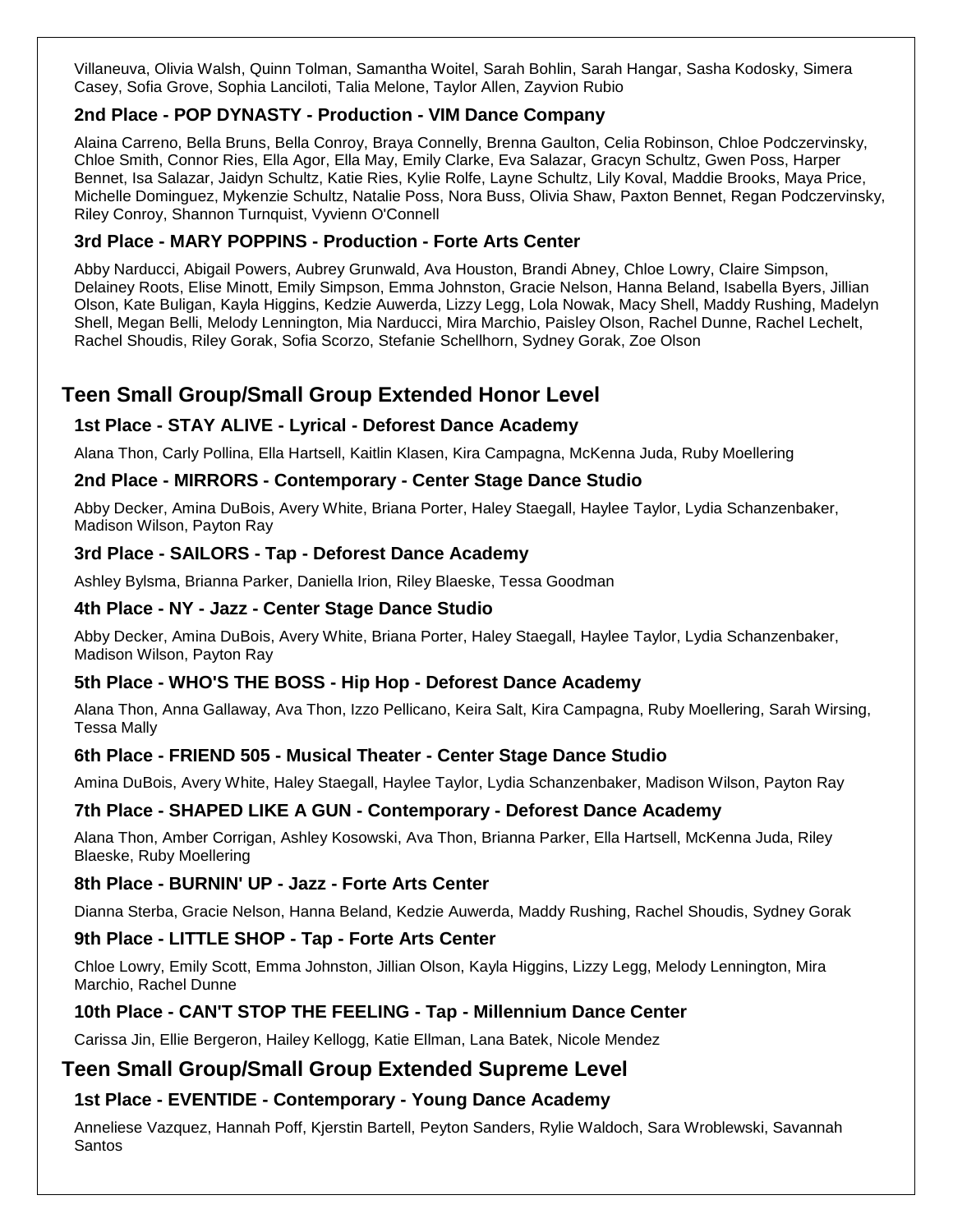### **2nd Place - GIRLS - Jazz - Young Dance Academy**

Anneliese Vazquez, Hannah Poff, Kjerstin Bartell, Madison Lower, Peyton Sanders, Rylie Waldoch, Sara Wroblewski, Savannah Santos

### **3rd Place - CONTRAPUNCTUS 9 - Pointe - Young Dance Academy**

Allison McNeive, Anneliese Vazquez, Hannah Poff, Julia Quartuccio, Kjerstin Bartell, Peyton Sanders, Rylie Waldoch, Sara Wroblewski, Savannah Santos

### **4th Place - TOMORROW - Contemporary - Deforest Dance Academy**

Amber Quinn, Haley Jane Rovansek, Kaitlin Valdick, Lanie Meyer, Lanie Webster, Lucy Lawrence, Maddie Nemeth

### **5th Place - THAT I WILL BE GOOD - Lyrical - Forte Arts Center**

Clare Bates, Gianna Scorzo, Lillian Beeler, Maddie Olson, Madison Juricic, Morgan Powers

### **6th Place - FEEL IT STILL - Jazz - Deforest Dance Academy**

Amber Quinn, Emily Reese, Haley Jane Rovansek, Julia SanFilippo, Kaitlin Valdick, Lanie Meyer, Lanie Webster, Lucy Lawrence, Maddie Nemeth

### **7th Place - BOW CHICKA WOW WOW - Tap - Deforest Dance Academy**

Braden Bibel, Lucas Tolman, Luke Dolsen, Matthew Valdick, Nate Herrera, Zayvion Rubio

### **8th Place - 4 THE 90S - Tap - Forte Arts Center**

Cheyenne Bishop, Clare Bates, Gianna Scorzo, Keira Gestel, Lillian Beeler, Madison Juricic, Morgan Powers, Stefanie Schellhorn, Willow Bishop

### **9th Place - BRAND NEW - Tap - Your Performing Arts Center**

Alexandria Pross, Alyssa Bulin, Emily Gatenby, Kaitlyn Wassler, Keira Stuck, Sara Marcinkus, Sophia Angerame

### **10th Place - SING WITH A SWING - Jazz - Your Performing Arts Center**

Alex Tobin, Alexandria Pross, Alyssa Bulin, Ava Parks, Ellie Rowoldt, Emily Gatenby, Kaitlyn Wassler, Olivia Wiley, Sara Marcinkus

# **Teen Large Group/Large Group Extended Honor Level**

### **1st Place - CAN'T STOP WON'T STOP - Hip Hop - Deforest Dance Academy**

Adeline Lee, Alana Thon, Ali Patterman, Anna Gallaway, Carly Pollina, Izzo Pellicano, Keira Salt, Kira Campagna, Kylie DeNardo, Paige Land, Reagan Behen, Ruby Moellering, Sarah Wirsing, Tessa Mally

### **2nd Place - BE ITALIAN - Jazz - Deforest Dance Academy**

Alana Thon, Amber Corrigan, Anna Gallaway, Ashley Kosowski, Ava Thon, Brianna Parker, Carly Pollina, Claire Pohlman, Ella Hartsell, Izzo Pellicano, Kaitlin Klasen, Kira Campagna, McKenna Juda, Riley Blaeske, Ruby Moellering, Sarah Noak

### **3rd Place - CLAP SNAP - Jazz - Bataille Academie Of The Danse**

Anastasia Waller, Anna Lemanski, Audrey Brett, Ava Olczyk, Bridget Daugherty, Francesca Werner, Hannah Parenti, Isabella Sepe, Jenna Khalil, Matilda McCauley, Natalie Stratton, Stephanie Kiss, Sydney Barcroft, Sydney Smith

### **4th Place - HALLELUJAH - Lyrical - Bataille Academie Of The Danse**

Amelia Kreczman, Anastasia Waller, Anna Lemanski, Audrey Brett, Ava Sterret, Ava Weyburn, Bridget Daugherty, Brooke Davis, Ella Mathison, Isabella Sepe, Jenna Khalil, Natalie Stratton, Stephanie Kiss, Sydney Barcroft

### **5th Place - M.I.B - Hip Hop - Forte Arts Center**

Ava Houston, Baylee Newman, Chloe Lowry, Emma Johnston, Gracie Nelson, Hanna Beland, Jillian Olson, Kayla Higgins, Kedzie Auwerda, Lizzy Legg, Macy Shell, Maddy Rushing, Melody Lennington, Sydney Gorak, Zoe Olson

### **6th Place - IT'S ME, MARIO - Hip Hop - Bataille Academie Of The Danse**

Amelia Kreczman, Anastasia Waller, Anna Lemanski, Audrey Brett, Ava Weyburn, Brett Wilkinson, Bridget Daugherty, Estelle Merfeld, Isabella Sepe, Stephanie Kiss, Taylor Bulgarelli, Yasmeen Beg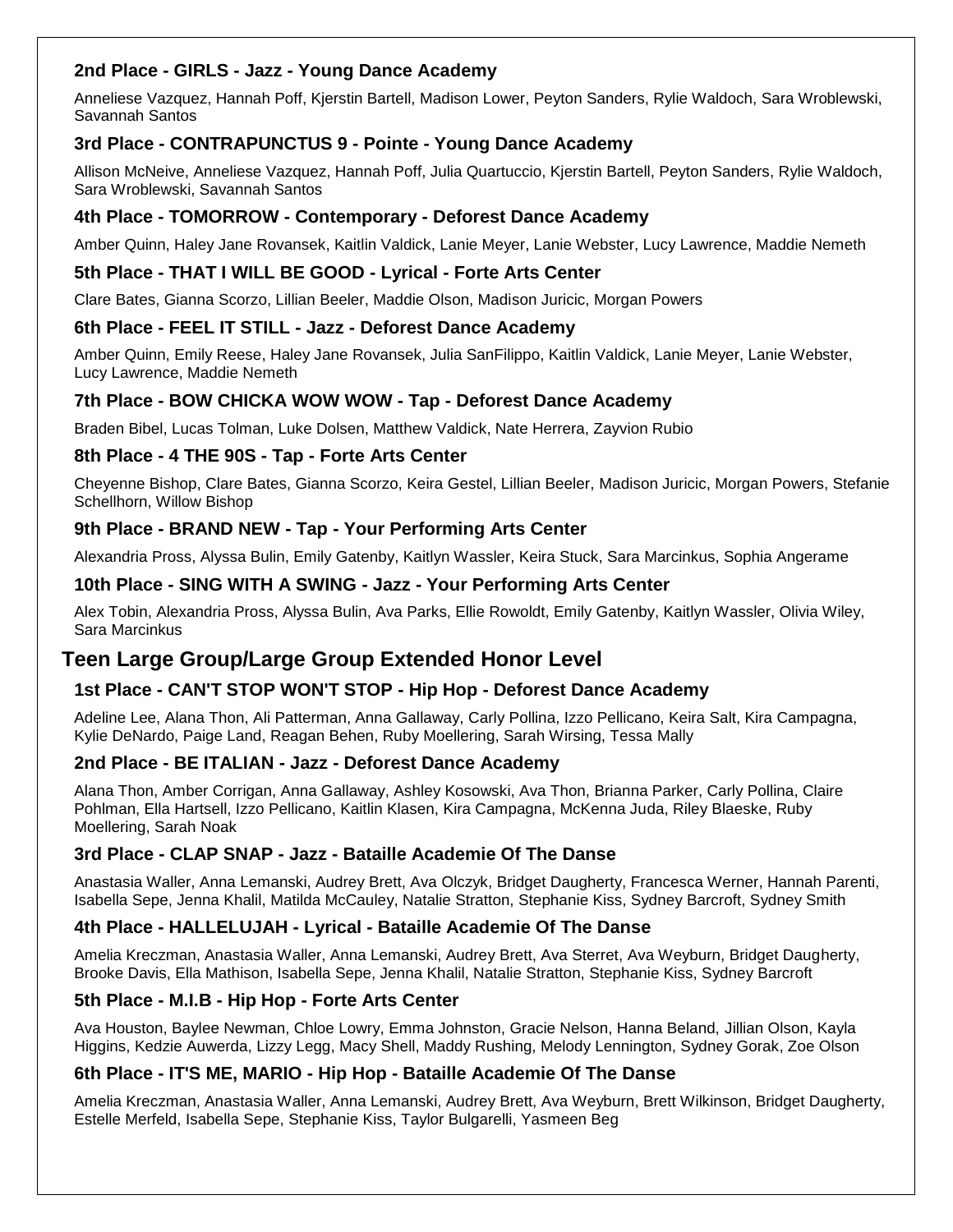### **7th Place - CONGA - Jazz - Bataille Academie Of The Danse**

Ellen McGinn, Estelle Merfeld, Grace Mylin, Iris Hessling, Kahlen Murphy, Lily Schenck, Marche Salley, Morgan Tanking, Reese Niven, Sofia Gierthy, Wynter Basso

### **8th Place - DIAMONDS - Jazz - Bataille Academie Of The Danse**

Claire Davis, Danielle Post, Emily Cait Miller, Emily Sterrett, Francesca Carter, Gianna Kotsiopoulos, Hannah Etienne, Josie Dallstream, Liza McHugh, Taylor Nowak, Victoria Garrett

### **9th Place - ON MY WAY - Lyrical - Forte Arts Center**

Chloe Lowry, Emma Johnston, Gracie Nelson, Jillian Olson, Kayla Higgins, Melody Lennington, Mira Marchio, Rachel Dunne, Sydney Gorak, Zoe Olson

### **10th Place - SOAKIN' WET - Jazz - Forte Arts Center**

Chloe Lowry, Emily Scott, Emma Johnston, Jaden Hanson, Jillian Olson, Jordanna Cortes, Kayla Higgins, Lizzy Legg, Melody Lennington, Mira Marchio, Rachel Dunne

# **Teen Large Group/Large Group Extended Supreme Level**

### **1st Place - NUVOLE BIANCHE - Pointe - Young Dance Academy**

Allison McNeive, Anna Stachnik, Anneliese Vazquez, Ashlyn Sanders, Emily Duelge, Hannah Poff, Julia Quartuccio, Kjerstin Bartell, Peyton Sanders, Rosalie Manikham, Sara Wroblewski, Savannah Santos

### **2nd Place - ALL SHE WANTS TO DO IS DANCE - Jazz - Young Dance Academy**

Allison McNeive, Anna Stachnik, Anneliese Vazquez, Ashlyn Sanders, Emily Duelge, Hannah Poff, Julia Quartuccio, Kjerstin Bartell, Peyton Sanders, Rosalie Manikham, Rylie Waldoch, Sara Wroblewski, Savannah Santos

### **3rd Place - SURPRISE YOURSELF - Lyrical - Young Dance Academy**

Allison McNeive, Anna Stachnik, Anneliese Vazquez, Ashlyn Sanders, Emily Duelge, Hannah Poff, Julia Quartuccio, Kjerstin Bartell, Peyton Sanders, Rosalie Manikham, Rylie Waldoch, Sara Wroblewski, Savannah Santos

### **4th Place - ROUNDABOUT - Tap - Young Dance Academy**

Allison McNeive, Anna Stachnik, Anneliese Vazquez, Ashlyn Sanders, Emily Duelge, Hannah Poff, Julia Quartuccio, Kjerstin Bartell, Peyton Sanders, Rosalie Manikham, Rylie Waldoch, Sara Wroblewski, Savannah Santos

### **5th Place - ALL IN - Hip Hop - Young Dance Academy**

Allison McNeive, Anna Stachnik, Anneliese Vazquez, Ashlyn Sanders, Emily Duelge, Hannah Poff, Julia Quartuccio, Kjerstin Bartell, Peyton Sanders, Rosalie Manikham, Rylie Waldoch, Sara Wroblewski, Savannah Santos

### **6th Place - HOLLYWOOD WIZ - Tap - Deforest Dance Academy**

Allison Waski, Angellena Kalantzis, Ashley Winters, Audrey Radke, Eva Marie Wojcik, Gianna Contos, Jenna Salmen, Jordan Cimmarusti, Kaitlin Valdick, Kimberly Mondragon, Lanie Meyer, Lily Jurasek, Lucas Tolman, Luke Dolsen, Matthew Valdick, Nate Herrera, Sofia Grove, Zayvion Rubio

### **7th Place - BALLROOM BLITZ - Tap - Forte Arts Center**

Adeline Beeler, Cheyenne Bishop, Clare Bates, Emily Mepham, Emma Elias, Gianna Scorzo, Katie Cochran, Keira Gestel, Lillian Beeler, Madison Juricic, Morgan Powers, Stefanie Schellhorn, Willow Bishop

### **8th Place - BRAND NEW - Lyrical - Deforest Dance Academy**

Amber Quinn, Ashley Winters, Ava Batz, Emily Reese, Emma Rutherford, Haley Jane Rovansek, Julia SanFilippo, Kaitlin Valdick, Lanie Meyer, Lanie Webster, Lexi Garelli, Lucy Lawrence, Maddie Nemeth, Mila Conneely, Olivia Ehrhardt, Samantha Woitel, Tori Ericksen

### **9th Place - THERE WILL BE TIME - Open - VIM Dance Company**

Alaina Carreno, Brenna Gaulton, Emily Clarke, Eva Salazar, Isa Salazar, Jaidyn Schultz, Kylie Rolfe, Maya Price, Mykenzie Schultz, Shannon Turnquist

### **10th Place - OLD SCHOOL - Hip Hop - Forte Arts Center**

Gianna Scorzo, Hayley Smith, Jenna Olson, Katie Bishop, Katie Cochran, Keira Gestel, Kylie Severson, Madison Juricic, Morgan Powers, Stefanie Schellhorn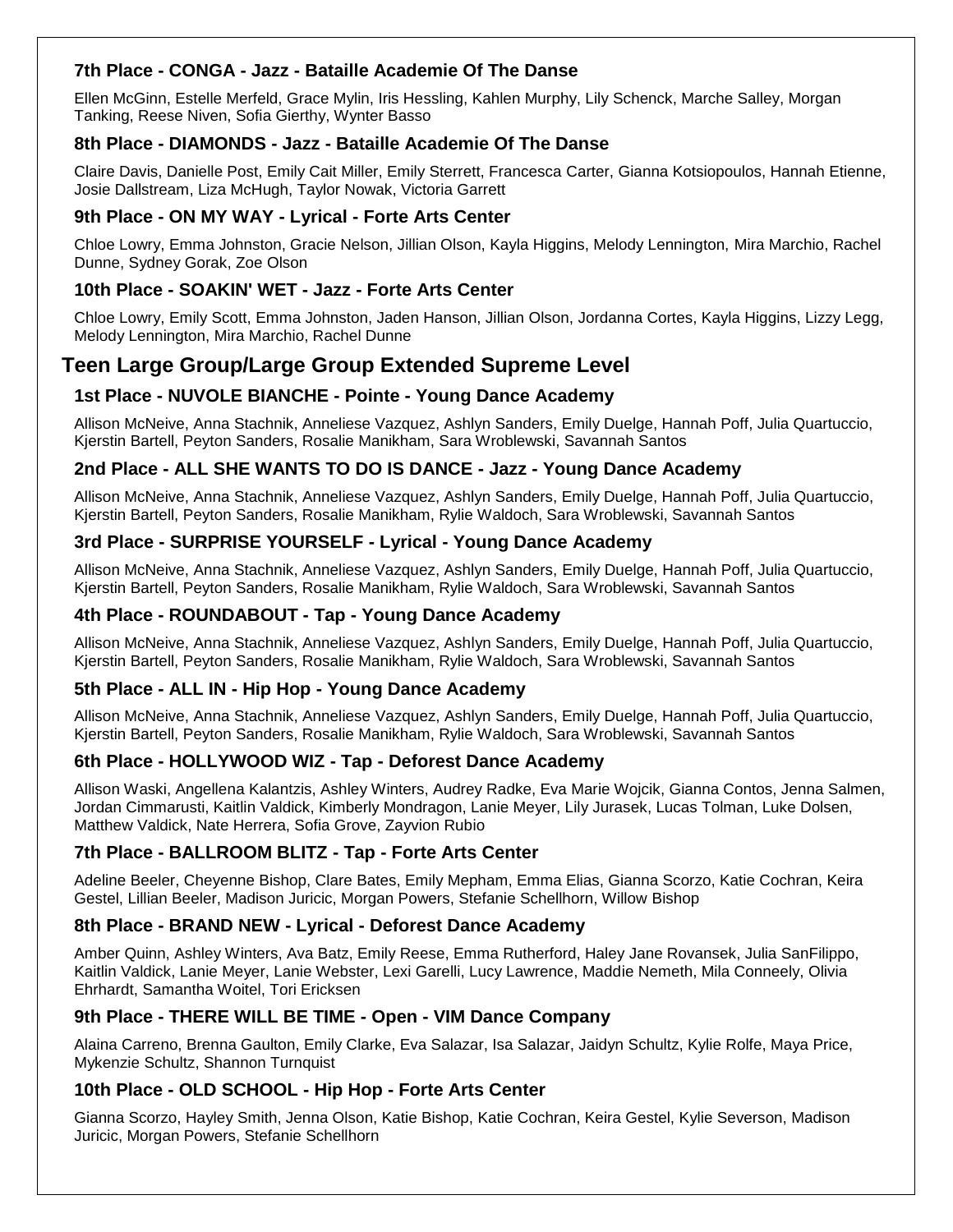# **Teen Line/Line Extended/Production Honor Level**

### **1st Place - MOVIN', GROOVIN'...THAT'S WHAT I LIKE - Production - Bataille Academie Of The Danse**

Alexandra Georgiou, Alexi Koviak, Amelia Cook, Ava Hutchison, Ava Sterret, Ava Weyburn, Bella Gianni, Bella Weyburn, Brittan Smith, Brooke Davis, Caroline White, Claire Davis, Ella Mathison, Emily Cait Miller, Emily Sterrett, Fotoula Argyros, Francesca Armocida, Grace Wickstrom, Hannah Parenti, Jacey Johnson, Jacquelyn Hoffman, Kailey Mosack, Katie Kinsey, Kayla Hoelter, Kayleigh Stanko, Keaton Murdock, Lilly Hurlock, Lily Sehnert, Macy Brett, Matilda McCauley, Melina Kotsiopoulos, Mia Priola, Natalie Soltykiewicz, Natalie Stratton, Sophia Hutchinson, Stephanie Kiss, Sydney Barcroft, Taylor Bulgarelli, Tessa Carlascio, Tia Kotsiopoulos, Victoria Garrett

### **2nd Place - GONNA PARTY - Jazz - Bataille Academie Of The Danse**

Amelia Cook, Bella Gianni, Bella Weyburn, Brooke Bednarz, Capria Nordquist, Charlotte Nyland, Claire Davis, Cora Meagher, Danielle Post, Emily Cait Miller, Emily Sterrett, Grace Dallstream, Grace Origer, Grace Wickstrom, Hannah Etienne, Hannah Parenti, Isabella Sepe, Jacey Johnson, Jules Anderson, Katie Kinsey, Libby Shannon, Mackenzie Kick, Macy Brett, Madison Scariano, Maggie Bruce, Natalie Bock, Natalie Koenen, Natalie Soltykiewicz, Natalie Stratton, Tia Kotsiopoulos, Victoria Garrett

# **Teen Line/Line Extended/Production Supreme Level**

### **1st Place - LET'S SWING - Extended Jazz - Deforest Dance Academy**

Addison Vaughan, Allison Terzo, Amber Quinn, Ashley Winters, Ava Batz, Ava O'Brien, Avery Gacek, Avery James, Brynlee DeForest, Casey Ptak, Cecelia Wright, Coco Pizzoferrato, Elena Kramp, Ella Pucek, Emily Reese, Emma Rutherford, Giuliana Gutierrez, Haley Jane Rovansek, Hannah Wong, Isabella Bigham, Isabella Calabria, Jillian Booth, Julia SanFilippo, Kaitlin Valdick, Lanie Meyer, Lanie Webster, Lexi Garelli, Luciana Lisanti, Lucy Lawrence, Maddie Devine, Maddie Nemeth, Maddie Ziehr, Madeline Williams, Mila Conneely, Morena Nitti, Olivia Ehrhardt, Samantha Woitel, Sasha Kodosky, Shayla Casey, Sophia Lanciloti, Sophia Modzelewski, Talia Melone, Tori Ericksen

### **2nd Place - WILLAMANIA - Production - Deforest Dance Academy**

Adriana Alberghine, Alexa Jurkus, Allison Waski, Anabella Moratti, Anastasia Vilona, Angellena Kalantzis, Ariana Mandelaris, Ashley Winters, Audrey Faley, Audrey Radke, Ava Cohen, Ava Meurer, Braden Bibel, Brynlee DeForest, Carolyne Abel, Deirdre Norton, Delaney Rhoades, Emma Faley, Eva Marie Wojcik, Genny DeBeau, Gianna Contos, Jenna Salmen, Jordan Cimmarusti, Kaitlin Valdick, Kayla Winters, Kelsey Wojtalewicz, Kimberly Mondragon, Lanie Meyer, Lanie Webster, Lily Jurasek, Lucas Tolman, Luke Dolsen, Matthew Valdick, Mia Hangar, Nate Herrera, Olivia Ehrhardt, Olivia Walsh, Rebecca Mondragon, Sofia Grove, Sophia Modzelewski, Valentina Pizzoferrato, Zakari Rubio, Zayvion Rubio

### **3rd Place - I LIVED - Lyrical - Your Performing Arts Center**

Abigail Koeller, Alex Tobin, Alexandria Pross, Alyssa Bulin, Anya Konow-Muri, Ava Parks, Bekah Appling, Ellie Rowoldt, Emily Gatenby, Hope Budill, Ivy Pesola, Izzy Bergeson, Kaitlyn Wassler, Keira Stuck, Lila Tellone, Lily Mattson, Mary Watkins, Mia Huerta, Natalie Heldman, Olivia Wiley, Riley Stuck, Sara Marcinkus, Sarah Wassler, Scarlett Nash, Sophia Angerame

### **4th Place - SHOUT - Tap - Forte Arts Center**

Abigail Powers, Ava Houston, Delainey Roots, Dianna Sterba, Elise Minott, Emily Simpson, Gracie Nelson, Hanna Beland, Hayley Smith, Kaleigh Highland, Katie Bishop, Kedzie Auwerda, Kylie Severson, Lola Nowak, Macy Shell, Maddy Rushing, Rachel Dunne, Rachel Lechelt, Rachel Shoudis, Sofia Scorzo, Stefanie Schellhorn, Sydney Gorak

# **Senior Solo Honor Level**

**1st Place - Alyssa Swanson - Musical Theater - Fusion Center for Dance**

**2nd Place - Lanie Webster - Lyrical - Deforest Dance Academy**

**3rd Place - Kylie Severson - Jazz - Forte Arts Center**

**4th Place - Marielle Aromin - Tap - Stephanie's Academy of Dance**

**5th Place - Jillian Abshagen - Open - Fusion Center for Dance**

**6th Place - Julia Rhoden - Jazz - Stephanie's Academy of Dance**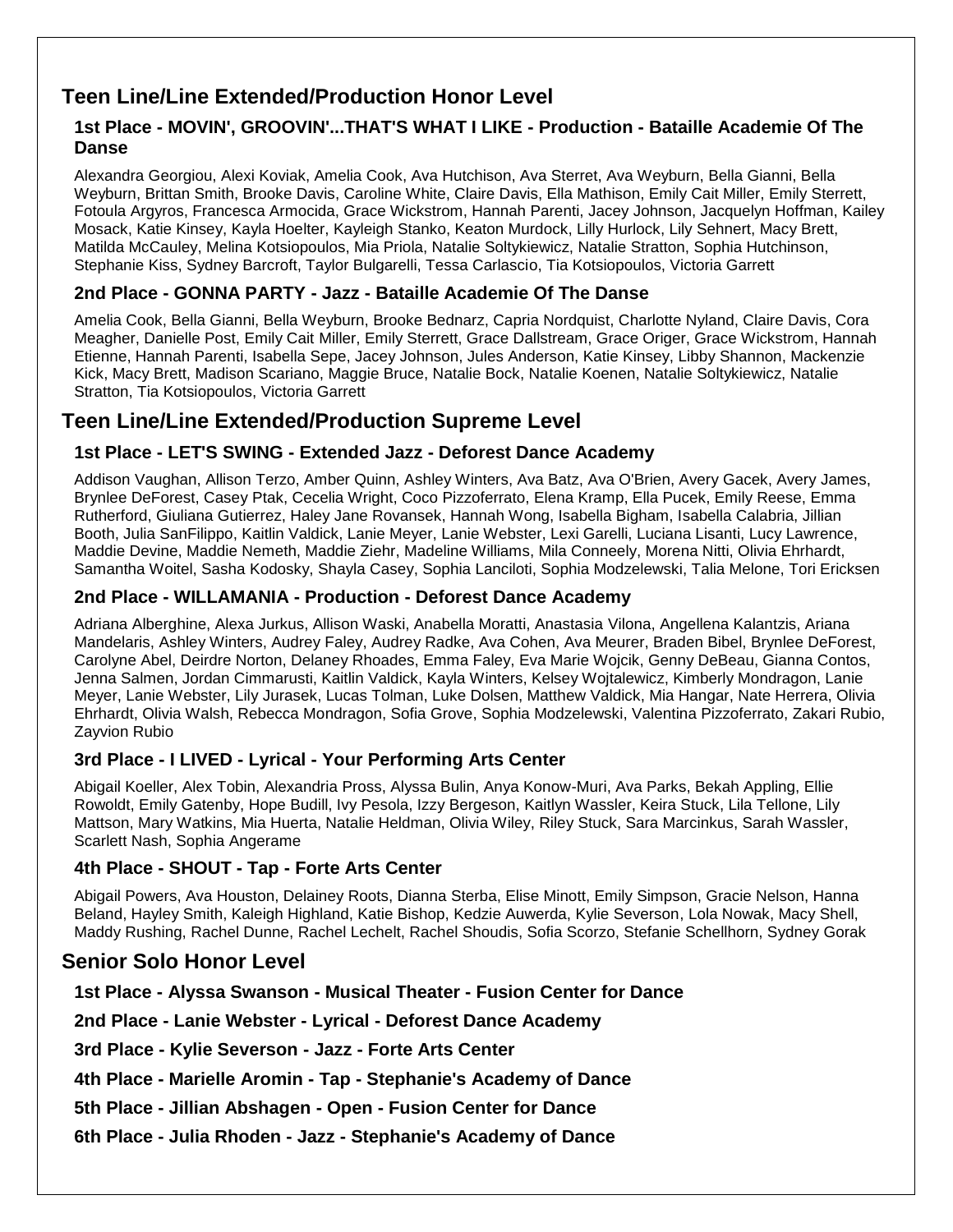# **Senior Solo Supreme Level**

**1st Place - Alyssa Bulin - Jazz - Your Performing Arts Center 2nd Place - Braden Bibel - Tap - Deforest Dance Academy 3rd Place - Anna Stachnik - Lyrical - Young Dance Academy 4th Place - Emily Duelge - Lyrical - Young Dance Academy 5th Place - Gianna Scorzo - Contemporary - Forte Arts Center 6th Place - Ashlyn Sanders - Lyrical - Young Dance Academy 7th Place - Allison McNeive - Contemporary - Young Dance Academy 8th Place - Rosalie Manikham - Contemporary - Young Dance Academy 9th Place - Ellah Bliler - Contemporary - Center Stage Dance Studio 10th Place - Grace Corneliusen - Contemporary - VIM Dance Company**

# **Honor Level Special Awards**

**Miss Tribute 2nd Runner Up (Senior) Jillian Abshagen - Fusion Center for Dance Miss Tribute 1st Runner Up (Senior) Lanie Webster - Deforest Dance Academy Miss Tribute Winner (Senior) Alyssa Swanson - Fusion Center for Dance Costume 2nd Runner Up (Senior) Julia Rhoden - Stephanie's Academy of Dance Costume 1st Runner Up (Senior) Jillian Abshagen - Fusion Center for Dance Costume Winner (Senior) Lanie Webster - Deforest Dance Academy Supreme Level Special Awards Mr. Tribute Winner (Senior) Braden Bibel - Deforest Dance Academy Miss Tribute 2nd Runner Up (Senior) Alyssa Bulin - Your Performing Arts Center Miss Tribute 1st Runner Up (Senior) Gianna Scorzo - Forte Arts Center Miss Tribute Winner (Senior) Emily Duelge - Young Dance Academy Costume 2nd Runner Up (Senior) Ashlyn Sanders - Young Dance Academy**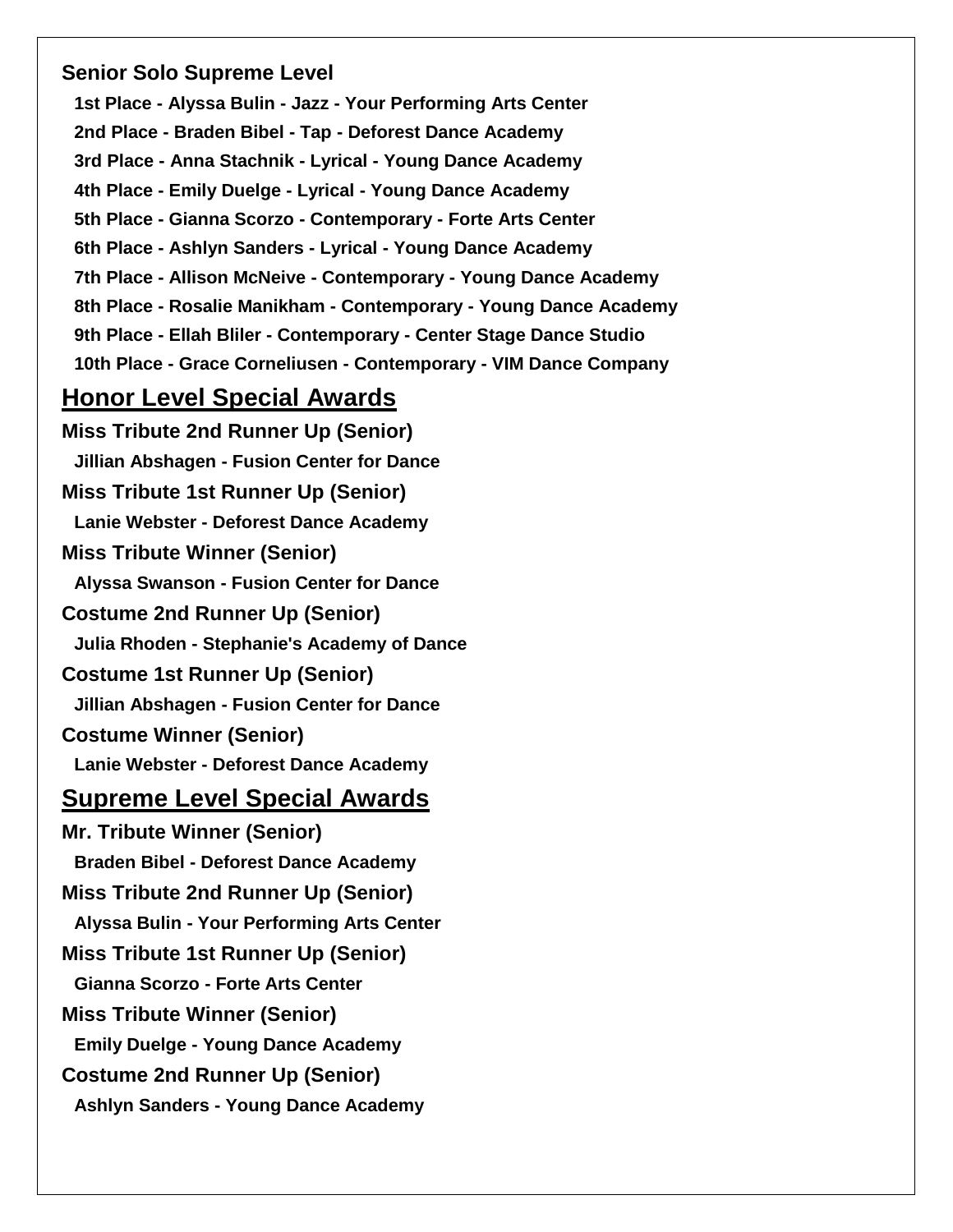**Costume 1st Runner Up (Senior) Katie Cochran - Forte Arts Center Costume Winner (Senior) Kaitlin Valdick - Deforest Dance Academy**

### **Senior Small Group/Small Group Extended Honor Level**

**1st Place - ROCKELBEL'S CANON - Ballet - Stephanie's Academy of Dance**

Aubrey Stevens, Emma Yarbrough, Julia Rhoden, Marielle Aromin

### **2nd Place - BAILAR - Jazz - Stephanie's Academy of Dance**

Aubrey Stevens, Emma Yarbrough, Julia Rhoden, Marielle Aromin

### **3rd Place - BONJOUR PARIS - Musical Theater - Stephanie's Academy of Dance**

Aubrey Stevens, Emma Yarbrough, Julia Rhoden, Marielle Aromin

# **Senior Small Group/Small Group Extended Supreme Level**

### **1st Place - CHANGE THE WORLD - Jazz - Young Dance Academy**

Allison McNeive, Anna Stachnik, Ashlyn Sanders, Emily Duelge, Rosalie Manikham

### **2nd Place - DEFINITION - Pointe - Young Dance Academy**

Anna Stachnik, Ashlyn Sanders, Emily Duelge, Rosalie Manikham

### **3rd Place - AS THE NIGHT COMES IN - Contemporary - Young Dance Academy**

Allison McNeive, Anna Stachnik, Ashlyn Sanders, Emily Duelge, Kjerstin Bartell, Rosalie Manikham, Savannah Santos

### **4th Place - SOUTHERN NIGHTS - Tap - Young Dance Academy**

Allison McNeive, Anna Stachnik, Ashlyn Sanders, Emily Duelge, Hannah Poff, Kjerstin Bartell, Rosalie Manikham, Savannah Santos

### **5th Place - SYNC - Extended Ballet - Your Performing Arts Center**

Abigail Kresno, Alyssa Bulin, Ellie Rowoldt, Kaitlyn Wassler, Mary Watkins, Scarlett Nash

### **6th Place - CALL ME IN THE AFTERNOON - Tap - Deforest Dance Academy**

Ava Cohen, Braden Bibel, Deirdre Norton, Jordan Cimmarusti, Lanie Meyer

### **7th Place - FOR NOW I AM WINTER - Contemporary - Forte Arts Center**

Adeline Beeler, Ashley Egizio, Clare Bates, Gianna Scorzo, Katie Cochran, Lillian Beeler, Maddie Olson, Madison Juricic, Morgan Powers

### **8th Place - OUT OF HIDING - Lyrical - Your Performing Arts Center**

Alexandria Pross, Alyssa Bulin, Ellie Rowoldt, Mary Watkins

### **9th Place - APPARITION - Contemporary - Center Stage Dance Studio**

Anna Harrell, Brooke Goodale, Ellah Bliler, Makayla LaGro, Malia Hoag, Riley McClain

### **10th Place - SO LONG DEARIE - Musical Theater - Center Stage Dance Studio**

Anna Harrell, Brooke Goodale, Carrie Scott, Elayna Hagen, Ellah Bliler, Makayla LaGro, Malia Hoag, Riley McClain

# **Senior Large Group/Large Group Extended Supreme Level**

### **1st Place - AT YOUR SERVICE - Tap - Deforest Dance Academy**

Allison Waski, Ava Cohen, Ava Meurer, Braden Bibel, Deirdre Norton, Gianna Contos, Jenna Salmen, Jordan Cimmarusti, Kaitlin Valdick, Kelsey Wojtalewicz, Kimberly Mondragon, Lanie Meyer, Lily Jurasek, Sofia Grove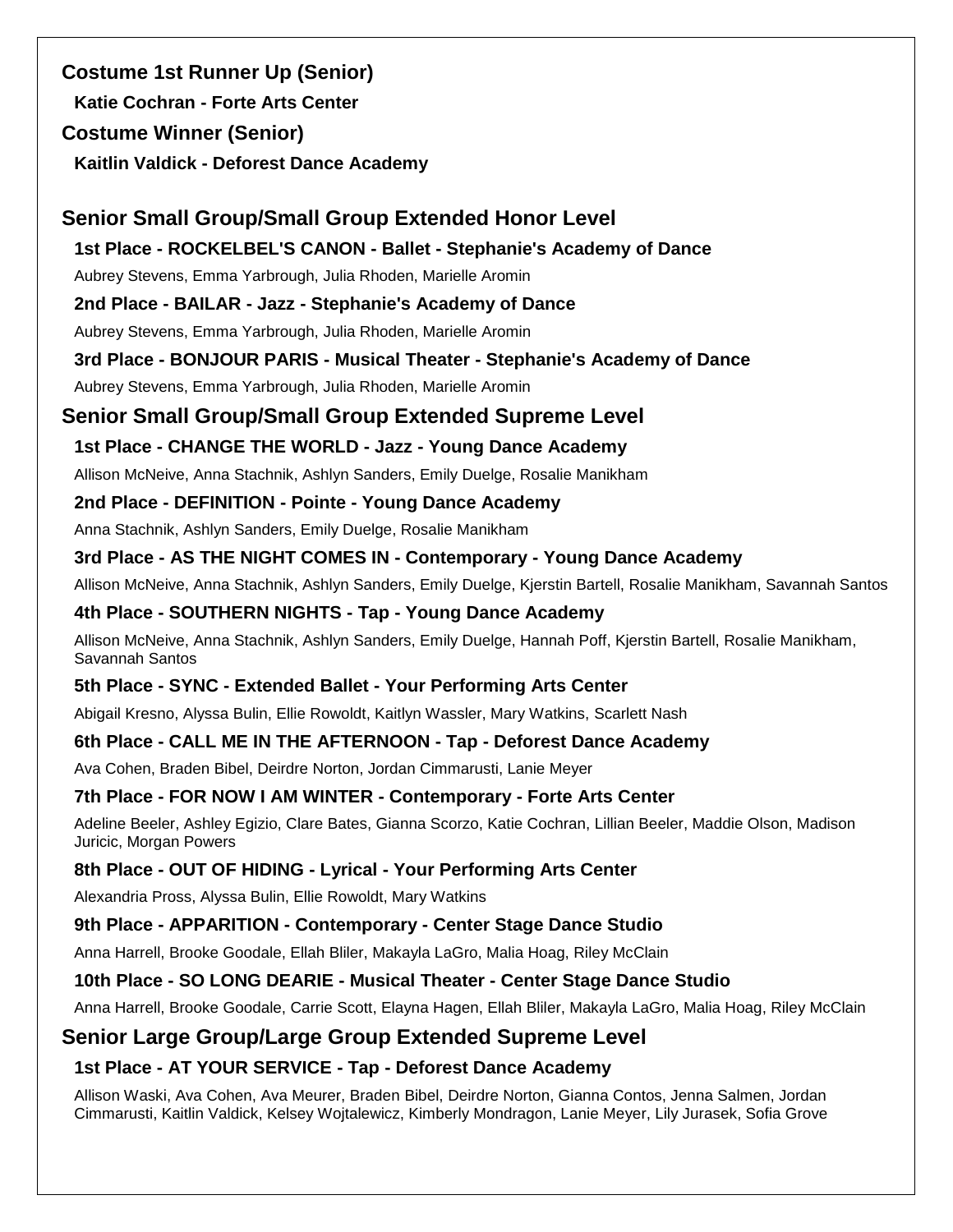### **2nd Place - HEART CRY - Tap - Deforest Dance Academy**

Allison Waski, Ava Meurer, Braden Bibel, Gianna Contos, Jenna Salmen, Jordan Cimmarusti, Kaitlin Valdick, Kelsey Wojtalewicz, Lanie Meyer, Lily Jurasek, Lucas Tolman, Sofia Grove

### **3rd Place - SKIN - Lyrical - Forte Arts Center**

Adeline Beeler, Ashley Egizio, Clare Bates, Emma Elias, Gianna Scorzo, Jasmine Sierecki-Hutton, Katie Cochran, Lillian Beeler, Maddie Olson, Madison Juricic, Morgan Powers, Stephanie Schmitt

### **4th Place - RESURGENCE - Contemporary - Center Stage Dance Studio**

Amina DuBois, Anna Harrell, Avery White, Brooke Goodale, Carrie Scott, Elayna Hagen, Ellah Bliler, Kaylie Cichy, Lydia Schanzenbaker, Makayla LaGro, Malia Hoag, Riley McClain

### **5th Place - BODY LANGUAGE - Jazz - Forte Arts Center**

Adeline Beeler, Ashley Egizio, Clare Bates, Emma Elias, Gianna Scorzo, Jasmine Sierecki-Hutton, Katie Cochran, Keira Gestel, Lillian Beeler, Maddie Olson, Madison Juricic, Morgan Powers, Stephanie Schmitt

### **6th Place - NEON LIGHTS - Jazz - Bataille Academie Of The Danse**

Alexandra Grudzinski, Brooke Wilkinson, Capria Nordquist, Grace Wickstrom, Hannah Sullivan, Jacey Johnson, Jules Anderson, Kayla Hoelter, Madison Scariano, Natalie Koenen, Natalie Soltykiewicz, Sophia Hutchison, Tessa Carlascio, Tia Kotsiopoulos

### **7th Place - FEMME FATALE - Hip Hop - Deforest Dance Academy**

Adriana Alberghine, Alexa Jurkus, Amber Quinn, Anastasia Vilona, Ava Cohen, Danielle Ciombor, Emily Shea, Erin Quaid, Gianna Contos, Jenna Salmen, Jordan Cimmarusti, Kaitlin Valdick, Lanie Webster, Sarah Hangar, Simera Casey, Sofia Grove

### **8th Place - JUKE BOX - Jazz - Center Stage Dance Studio**

Amina DuBois, Anna Harrell, Avery White, Brooke Goodale, Carrie Scott, Elayna Hagen, Ellah Bliler, Kaylie Cichy, Lydia Schanzenbaker, Makayla LaGro, Malia Hoag, Riley McClain

### **9th Place - MYTHICAL BIRDS - Open - Bataille Academie Of The Danse**

Amelia Cook, Ana Mitoraj, Bella Weyburn, Charlotte Nyland, Dana Jandura, Grace Dallstream, Grace Origer, Libby Shannon, Mackenzie Kick, Madison Scariano, Maggie Bruce, Morgan Scariano, Natalie Soltykiewicz

### **10th Place - PHUNKY REMIX - Hip Hop - Bataille Academie Of The Danse**

Bella Gianni, Bella Weyburn, Brooke Wilkinson, Chloe Erkman, Cora Meagher, Emily Cait Miller, Gianna Kotsiopoulos, Jacey Johnson, Madison Scariano, Melina Kotsiopoulos, Morgan Scariano, Natalie Soltykiewicz, Tia Kotsiopoulos, Victoria Garrett

# **Senior Line/Line Extended/Production Supreme Level**

### **1st Place - AMERICA - Musical Theater - Forte Arts Center**

Adeline Beeler, Ashley Egizio, Cheyenne Bishop, Clare Bates, Emily Mepham, Emma Elias, Gianna Scorzo, Hayley Smith, Jasmine Sierecki-Hutton, Jenna Olson, Kaleigh Highland, Katie Bishop, Katie Cochran, Keira Gestel, Kylie Severson, Lillian Beeler, Maddie Olson, Madison Juricic, Morgan Powers, Stephanie Schmitt, Willow Bishop